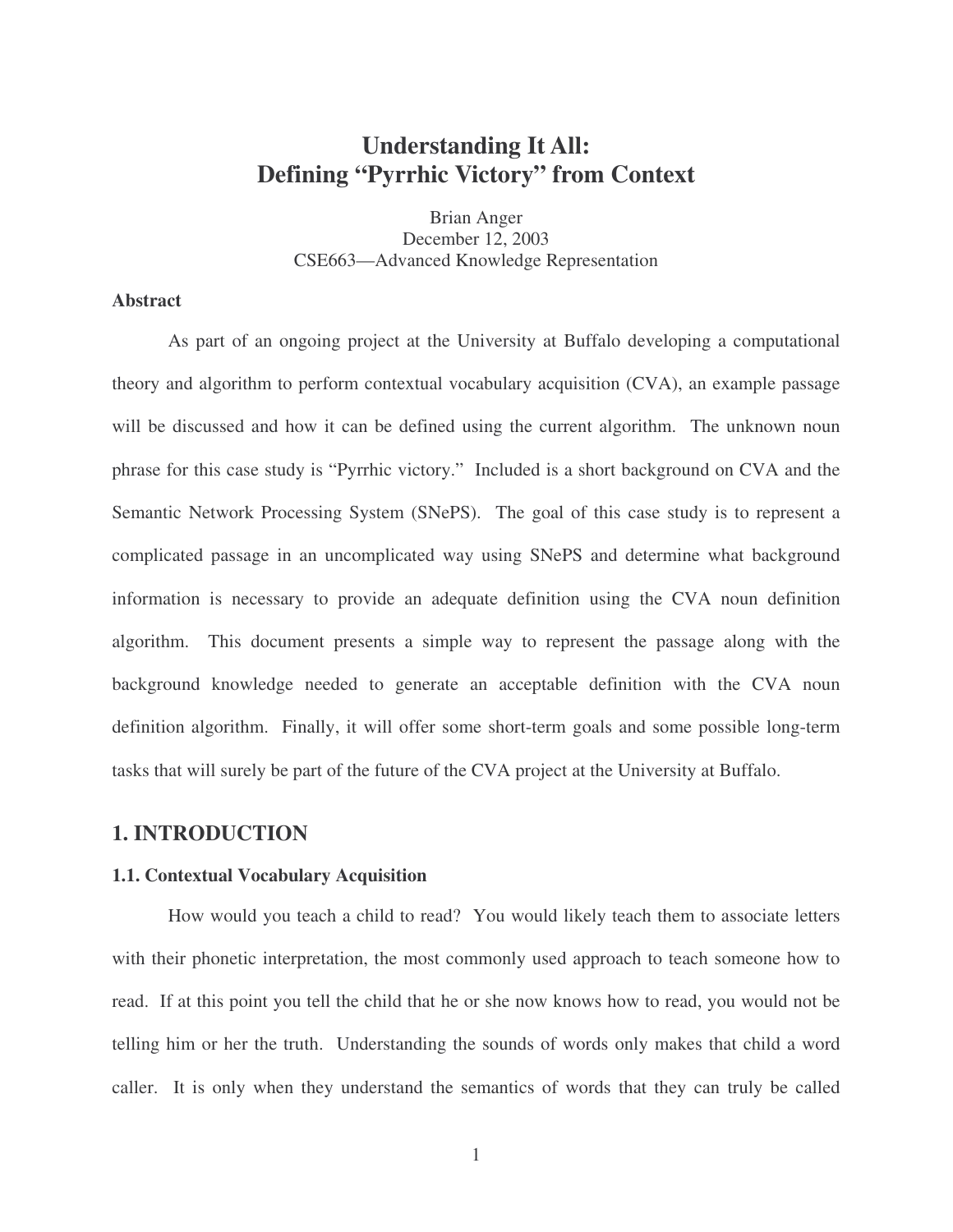readers. Surely they could use a dictionary to help understand the meanings of words, but more often than not they will be without one, especially when reading things other than books. It is also very time-consuming to have to look up each and every unknown word. This is why we teach them to try to figure out the meaning of the unknown word from the surrounding words, the unknown word's context. This method is highly ineffective because their guess for the meaning is frequently incorrect. This Contextual Vocabulary Acquisition (CVA) project at the University at Buffalo is trying to increase this efficiency by using an example of the scientific method.

According to Rapaport, "contextual vocabulary acquisition is the active, deliberate acquisition of word meanings from text by reasoning from contextual clues, prior knowledge, language knowledge, and hypotheses developed from prior encounters (if any) with the word, but without external sources of help such as dictionaries or people" (Rapaport 2002: 3). To increase the efficiency of CVA in readers, a computational theory and algorithm must be developed so that a system that understands natural language can provide a definition for an unknown word based on what background knowledge it has for the context of the unknown word. If an algorithm can be developed, it is possible that we could develop a similar (and hopefully simpler) algorithm that may be taught to new readers to help them understand the meanings of unknown words. The computational theory and algorithm to perform CVA is being developed in the SNePS Research Group (SNeRG) at the University at Buffalo.

#### **1.2. The Semantic Network Processing System**

The Semantic Network Processing System (SNePS) is capable of representing nearly everything in natural language, making it the perfect accompaniment to a CVA project that desires to represent natural language. The primary data structure is the semantic network, and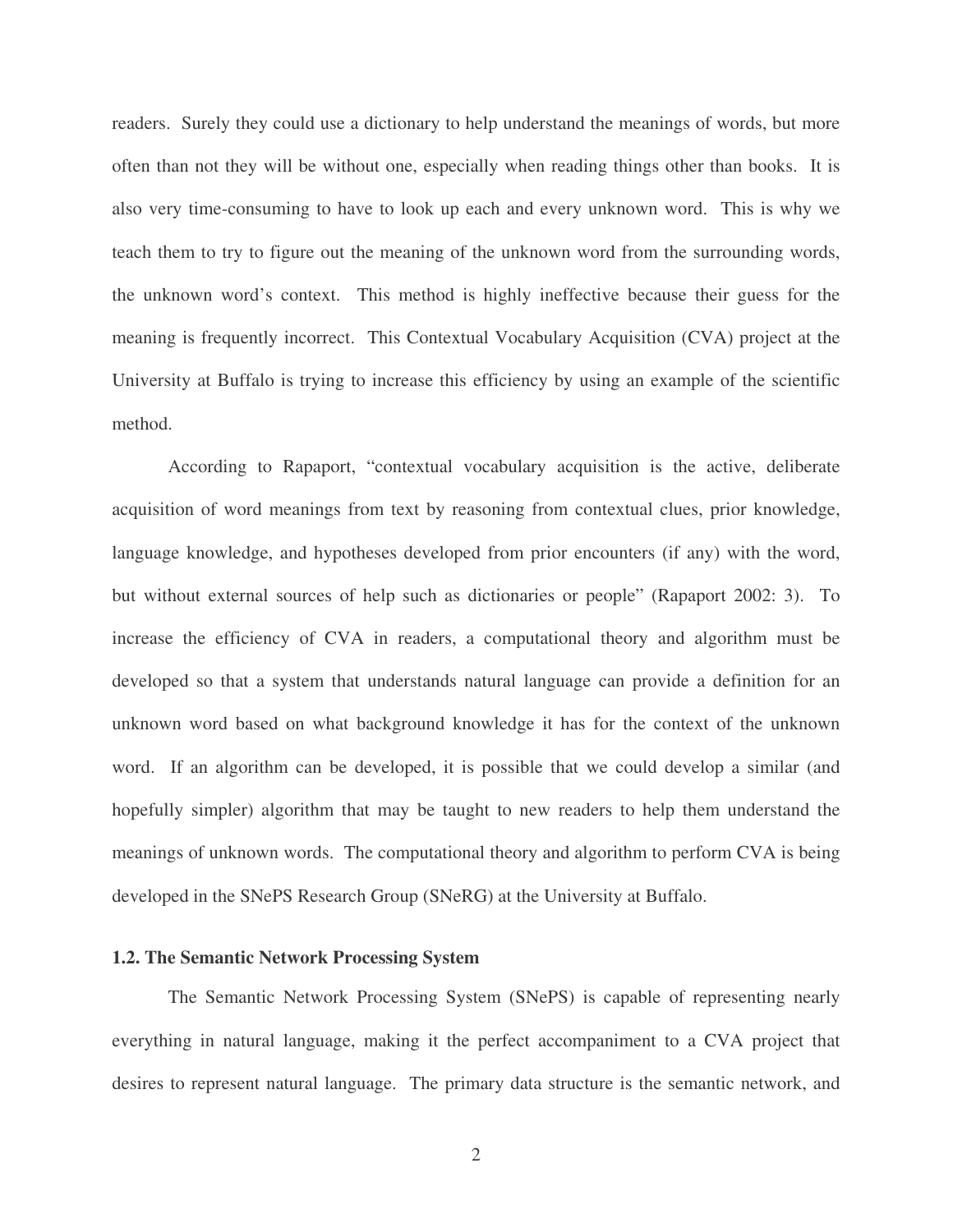SNePS has commands for building these networks and manipulating nodes in them. We can call this network a propositional semantic network because the propositions are represented by nodes rather than by arcs, as they may be in other semantic networks. This allows us to make reference to propositions just as we would single words or proper names. In SNePS, each intensional concept is represented by a unique node and each node represents a unique intensional concept. These concepts can encompass anything that we like, such as the proposition "Mary is a girl."



Figure 1: Mary is a girl.

In figure 1, the lower left node represents Mary and the lower right node represents the concept of being a girl. What makes this a propositional semantic network is that the proposition that, or concept of, "Mary is a girl" is represented by node  $M1$ .

Before we can represent the passage containing the unknown word and even before we can represent the background knowledge, we must decide on what "case frames" we intend to use. Generally, a case frame consists of two or more arcs that are to be used to represent propositions. For instance, in figure 1, the case frame used is called the member-class case frame. The semantics of this case frame implies that  $M1$  is the proposition that Mary is a member of the class "girl." Other commonly used case frames in SNePS include subclass-superclass, object-property, and agent-act-action-object. The semantics for these case frames can be found online in Scott Napieralski's Dictionary of CVA SNePS Case Frames<sup>1</sup>. SNePS, by design, allows you to define any case frames that you would like. However, the CVA noun definition

 $\overline{a}$ 

<sup>1</sup> http://www.cse.buffalo.edu/~stn2/cva/case-frames/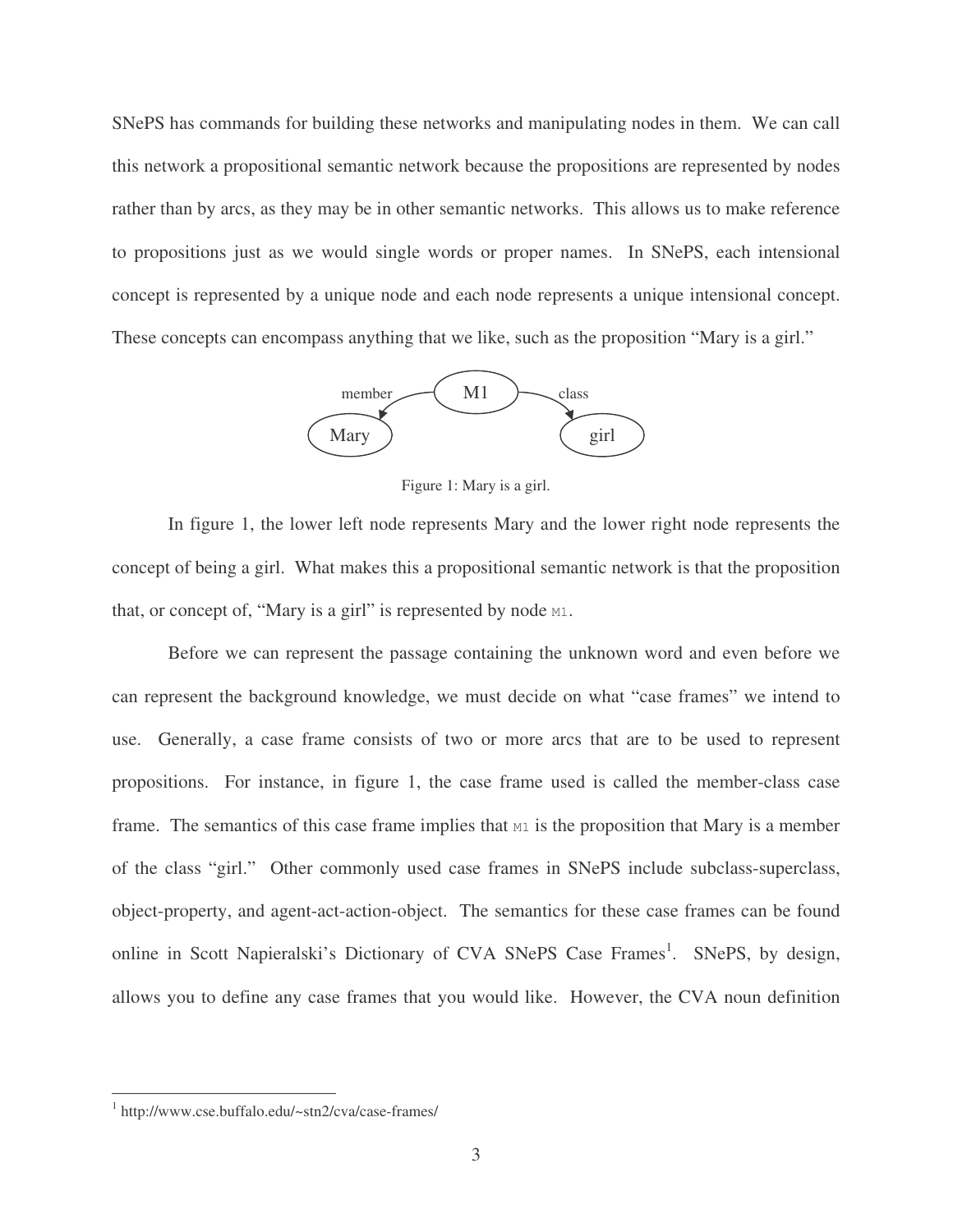algorithm is only able to interpret those in Napieralski's dictionary, so only those will be used in the CVA example later (along with a couple others to be discussed).

The main form of interaction with SNePS is through Cassie, its computational cognitive agent. Cassie's memory consists of the knowledge that we enter into SNePS using a user interface language called SNePSUL. Cassie will believe any propositions that we give her using the command assert. We can add propositions and trigger forward inference in Cassie using the command add. We can also create unasserted nodes using the command build. At least one of these three commands will be used in nearly every SNePSUL command made in the CVA example later. A complete manual for SNePS and SNePSUL are available online on the SNePS Research Group website<sup>2</sup>.

Node-based reasoning while Cassie "reads" the passage in our CVA example is done by the SNePS inference package (SNIP). It is capable of performing both backward and forward inference, that is, it can try to prove instances of consequents or it can find consequences of antecedents. When a rule is activated in SNIP, it will remain activated unless explicitly deactivated. In the SNePS system, the activated rules are collected into an "active connection graph," which is then used to carry out the inference (Martins 2002: 190). In the CVA example, rules will be created (along with other background information) to assist in the interpretation of the context by Cassie.

### **2. THE TASK**

#### **2.1. The Passage**

 $\overline{a}$ 

I have chosen to define "Pyrrhic victory" using the context of the following passage: "In *The Pity of War* (1998), Ferguson argued that British involvement in World War I was

<sup>&</sup>lt;sup>2</sup> http://www.cse.buffalo.edu/sneps/Bibliography/bibliography.html#Manuals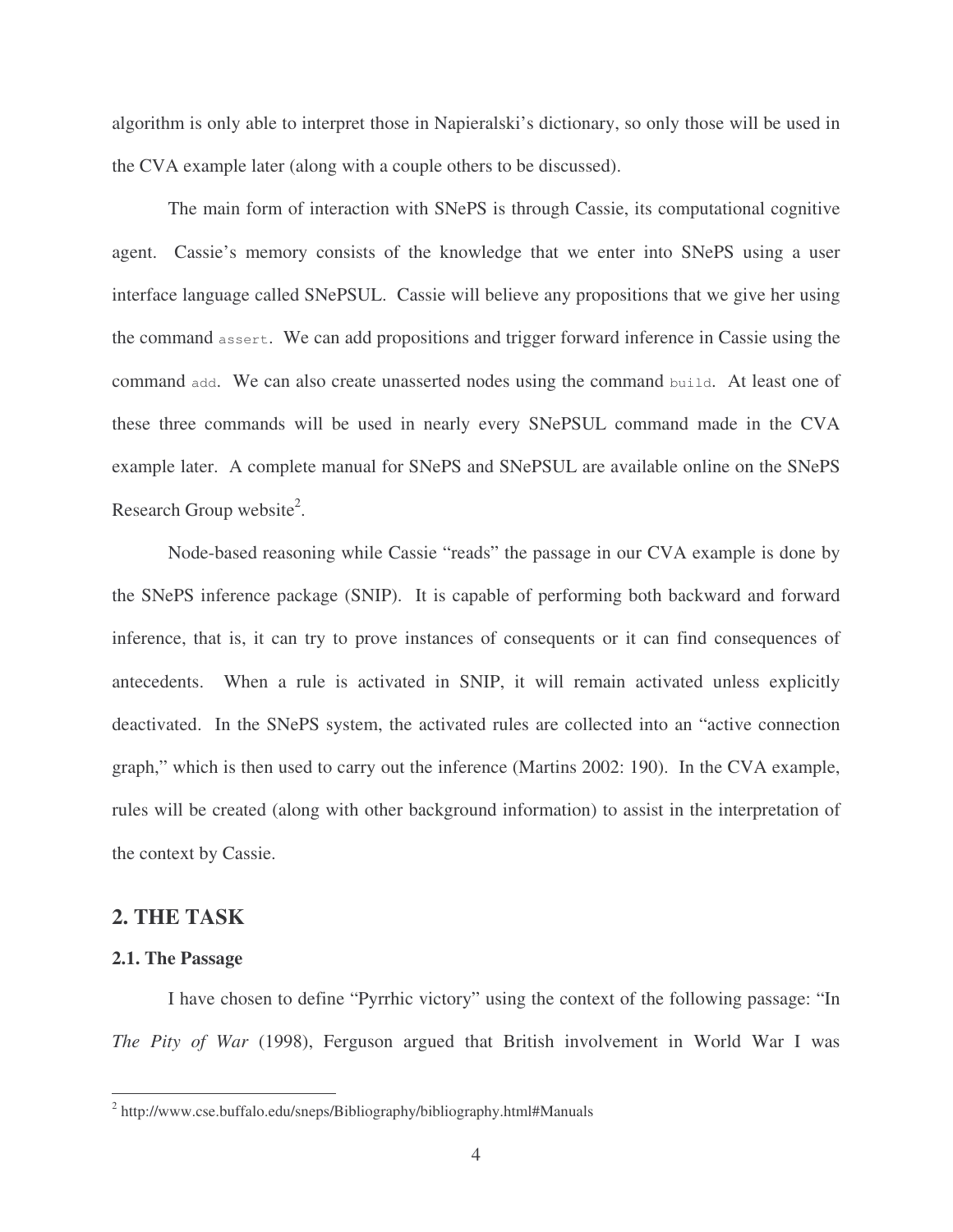unnecessary, far too costly in lives and money for any advantage gained, and a Pyrrhic victory that in many ways contributed to the end of the Empire" (Harsanyi 2003: 45). The reason I selected this passage (other than that it is one of the few passages in which "Pyrrhic victory" is used) is that it is a complicated sentence. It contains a list of properties for a given subject, has an indirect relation between the proper name "the Empire" and the property "British," and compares a conceptual property with an object (too costly in lives and money for any advantage gained). William J. Rapaport, CVA project director at the University at Buffalo, suggested that the passage be simplified by changing the comparison and removing unnecessary words. Therefore, the actual passage that I chose to represent was "British involvement in World War I was unnecessary, more costly in lives and money than the advantage gained, and a Pyrrhic victory that contributed to the end of the Empire."

I found it very difficult to parse the passage and provide Cassie with the best representation of it. I focused on the term "involvement" and used it as a base node in representing the passage. There exists some involvement, and the following claims can be made:

- the involvement was British;
- the involvement was in World War I;
- the involvement was unnecessary;
- the involvement was costly in lives and money;
- there was an advantage gained from the involvement;
- the involvement was more costly in lives and money than the advantage gained;
- the involvement was a Pyrrhic victory;
- and, the involvement contributed to the end of the Empire.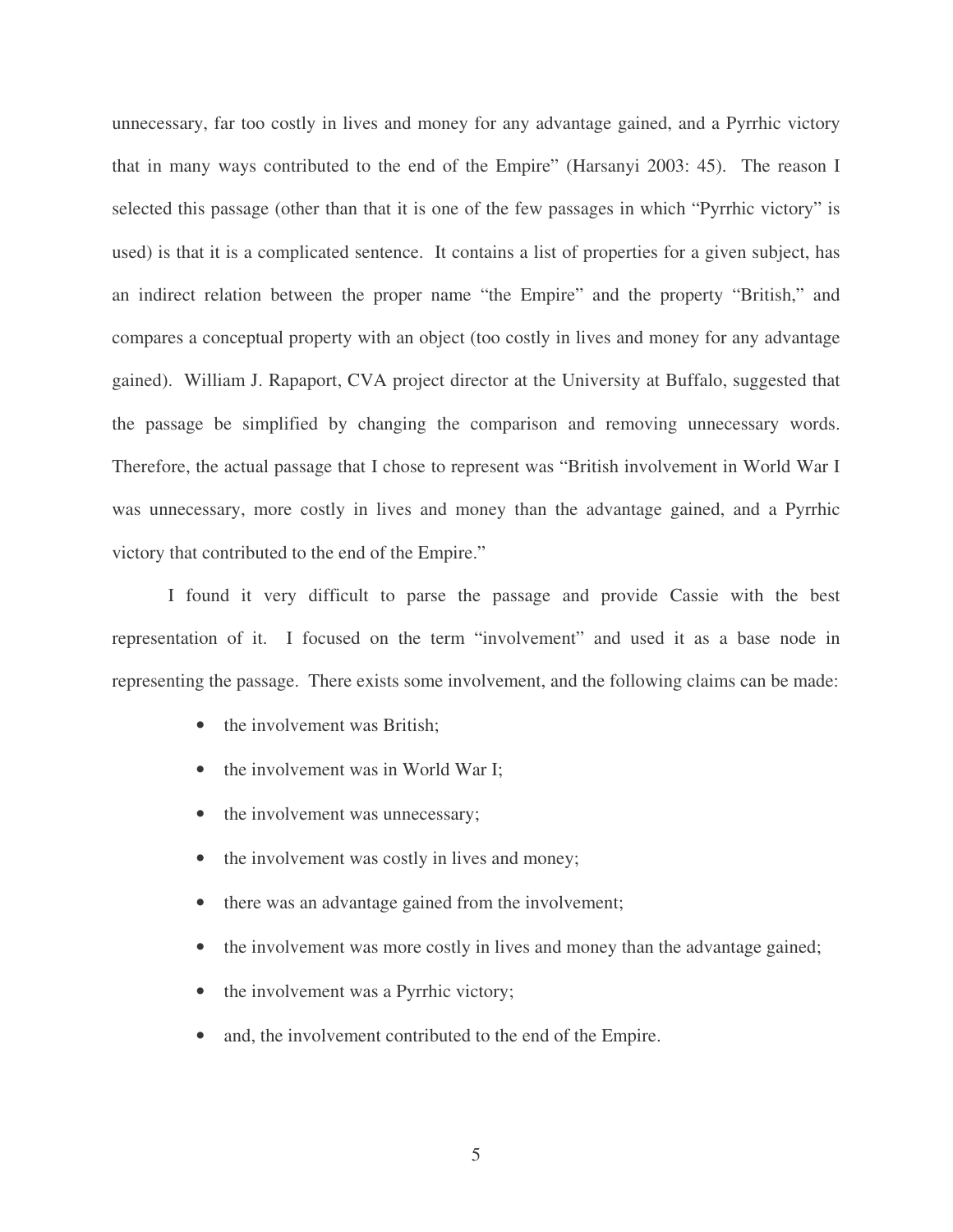The eight claims above are the propositions that I chose to represent while Cassie is "reading" the passage. However, for Cassie to truly understand the sentence, we must give her background knowledge before asking her to "read." I believe that this background knowledge can be separated into two distinct categories, one containing all the rules necessary to interpret a sentence and one containing the other propositions (mostly about objects and relations). One such background rule is that if an empire is British, it is ruled by Great Britain. The other propositions may include things such as there exists some involvement, the Empire is British, and World War I is a war. Without background knowledge, the CVA noun definition algorithm would provide a very limited output.

#### **2.2. Project Goals**

From the very beginning my goals for this project have been simple: represent a complicated passage in an uncomplicated way using SNePS and determine what background information is necessary to provide an adequate definition using the CVA noun definition algorithm. Providing background rules and developing a CVA noun definition algorithm to work in tandem with them is and will always be the easiest (but not easy) part of getting an intelligent agent such as Cassie to read and understand words that are not already defined. This is why I chose my first goal: providing an uncomplicated representation of a complicated passage. It is very difficult to parse natural language and generate a complicated SNePS representation. To remain uncomplicated, I limited myself to the following four case frames for representing the passage:

- member-class, representing class instances,
- object-property, representing a property of some object,
- object1-rel-object2, representing a relation between two objects,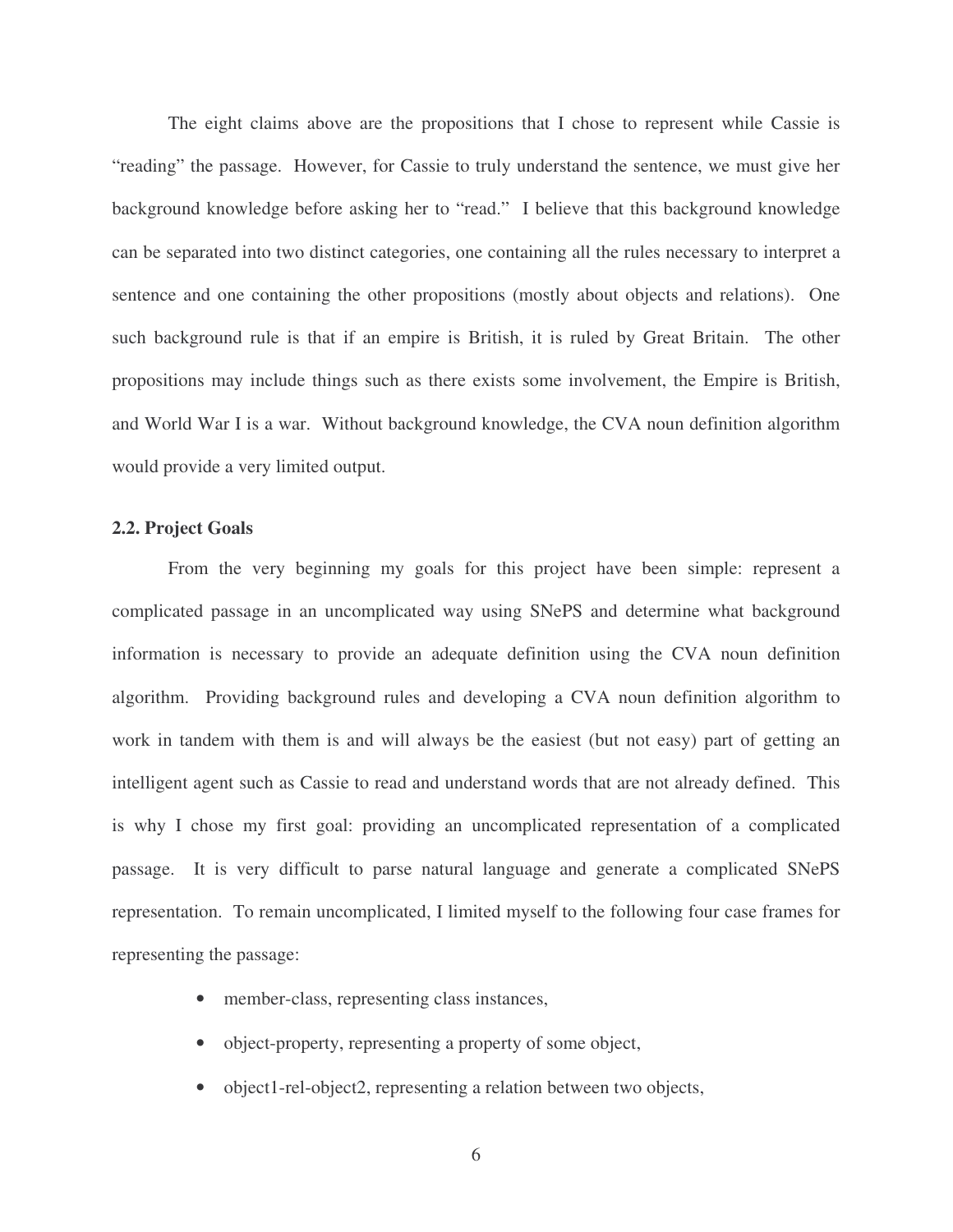• and agent-act-action-object, representing action between an agent and an object.

By minimizing the number of case frames that may be used, we can simplify the natural language parser that will need to automatically generate representations. While a natural language parser may never generate correct representations, especially anytime in the near future, any work that can be done now to simplify such a parser is worthwhile. My second goal for this project was determining what would be necessary if a simplified natural language parser existed. After representing the passage as simply as I could the first time, the problem of determining the necessary background knowledge to provide an adequate definition from the simple representation presented itself. The approach I used to accomplish this goal was to provide more than enough background information to Cassie to get an adequate definition from the CVA noun definition algorithm, then remove unnecessary information and "tweak" the remaining information to improve the definition. However, I chose to leave some unnecessary information in, as you will see later, so that if the CVA noun definition algorithm or more background rules are provided, a better definition could be provided. The goals of my project were fairly limited; however the work done in this project can easily be extended to provide more information regarding contextual vocabulary acquisition.

## **3. DEFINING "PYRRHIC VICTORY"**

#### **3.1. Human Protocols**

In preparation for defining the project with the CVA noun definition algorithm, I took the passage to several people who had not encountered the phrase "Pyrrhic victory." They were asked to read the simplified passage, define "Pyrrhic victory," and express their reasons for giving the definition they did. All of the people asked defined Pyrrhic victory in an acceptable way, most commonly as an "unnecessary victory," saying that a Pyrrhic victory could not be a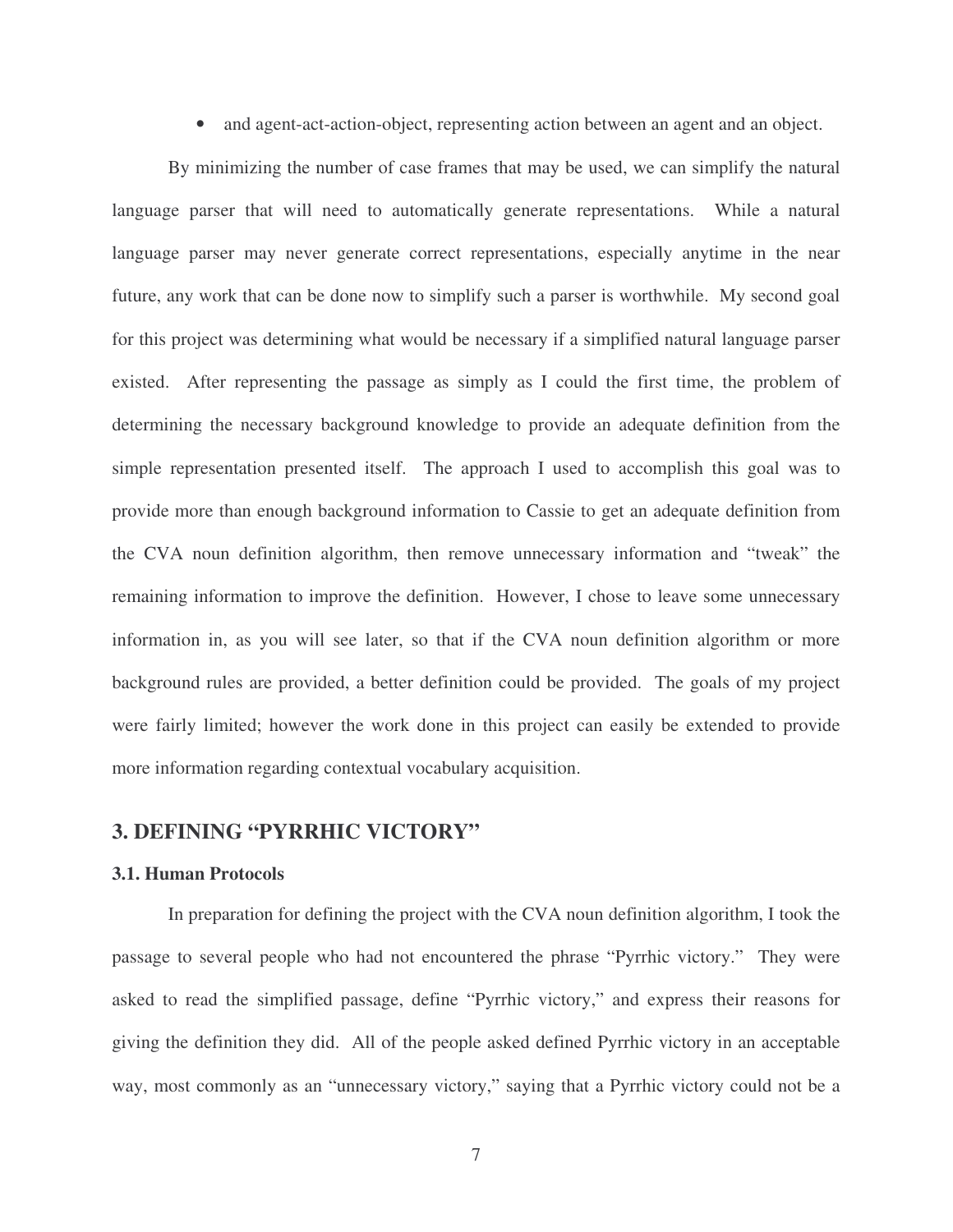good thing. All of the subjects used the word "unnecessary" as the start of their reasoning, but further developed their definition by looking more at the surrounding context. One person partially defined it as a display of power. Another person defined Pyrrhic victory as "a useless, short-lasting victory that is not a good idea." His reasoning came from "the word 'unnecessary,' the suggested ratio of lives lost to [advantage gained], and the ending 'the end of the Empire.'" The three key reasons he used would become the base of how I would try to express the meaning of "Pyrrhic victory."

While I could continue and hope that you have been able to define "Pyrrhic victory" from context, I doubt that you will have produced the exact meaning of the noun phrase. It is here that I will offer to you the actual definition of "Pyrrhic victory." According to the American Heritage Dictionary, a Pyrrhic victory is "a victory that is offset by staggering losses." Dictionary.com goes on to further explain the origins of the phrase: "A Pyrrhic victory is so called after the Greek king Pyrrhus, who, after suffering heavy losses in defeating the Romans in 279 B.C., said to those sent to congratulate him, 'Another such victory over the Romans and we are undone'" (Dictionary.com 2003).

#### **3.2. Representing Background Knowledge in SNePS**

 Without any background knowledge, the CVA noun definition algorithm would produce very vague definitions of the words we ask of it. It would only be able to define the unknown word using the words that have a direct relation to it in the given passage. We choose to give Cassie background knowledge so the definition would be closer to one that a human may give. As humans, we have spent every day of our lives accumulating background knowledge, whether it is the court case that ruled states did not have to enforce the return of fugitive slaves (Prigg v.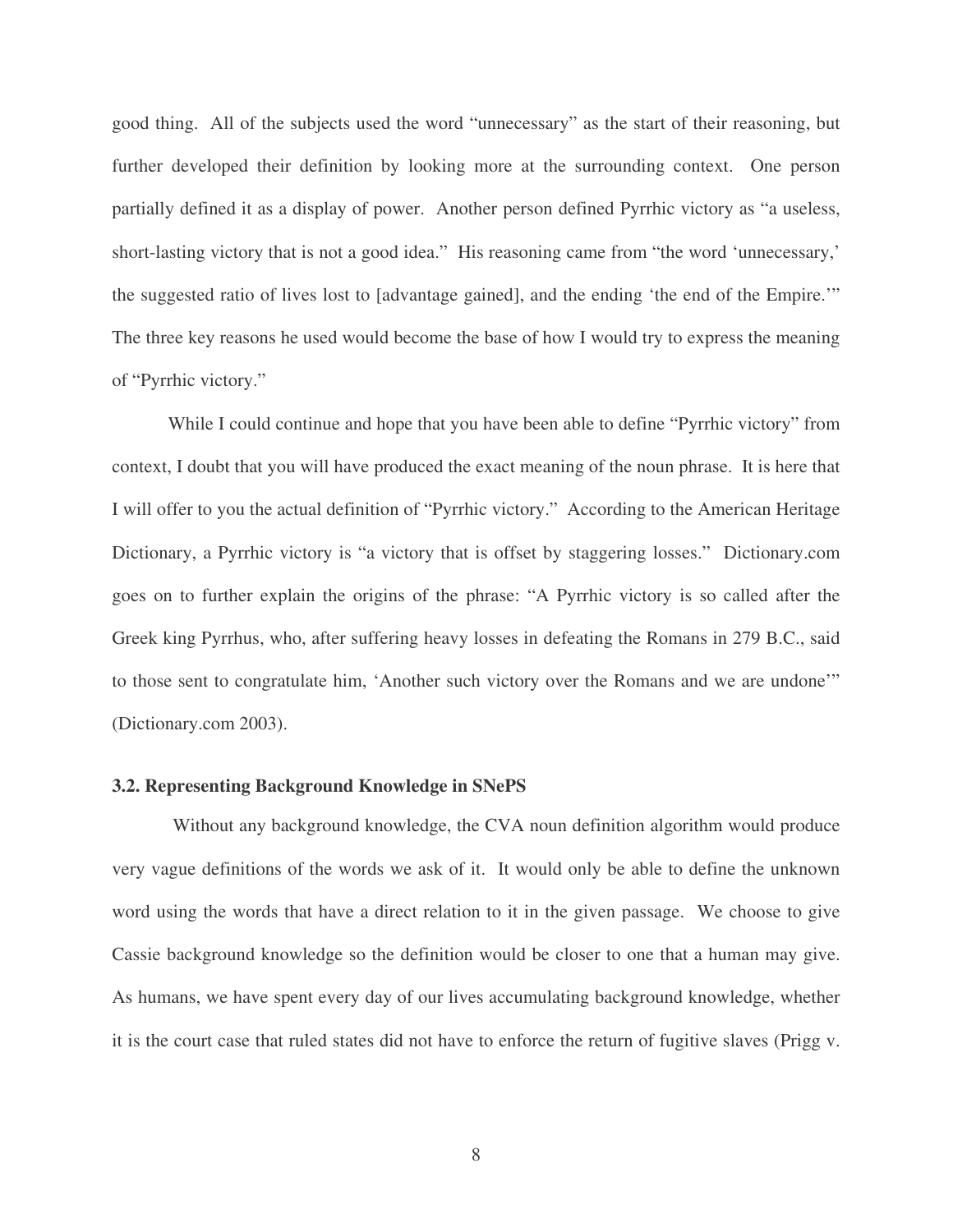Pennsylvania), who won the 2003 Stanley Cup (the New Jersey Devils), or the meaning of a Pyrrhic victory.

Since we would like Cassie to use this background knowledge as she reads the passage, we must give it to her before we give her the passage. Through mostly trial and error, I produced a set of propositions that would act as the base for both the representation of the background rules and of the passage:

- there are objects called Great Britain, The Empire, and World War I;
- there exists some advantage and some involvement;
- Great Britain is a political unit;
- The Empire is British;
- The Empire is an empire;
- there exists some end of the Empire;
- World War I is a war;
- and, the expression "Pyrrhic victory" consists of the adjective "Pyrrhic" and the noun "victory."

All of these propositions would be used either by the CVA noun definition algorithm or by the background rules SNIP uses for forward inference when Cassie is "reading" the passage. While most of these propositions are simply common to us (when would the Empire not be an empire and World War I not be a war?), Cassie is unfamiliar with the terms and must be taught what they mean just as we were once taught.

I will spare you the tediousness that would come if I explained the necessary SNePSUL commands to teach Cassie these things, but I must explain a few of the interesting problems I ran into representing this background information. First of all, "the Empire" may not always be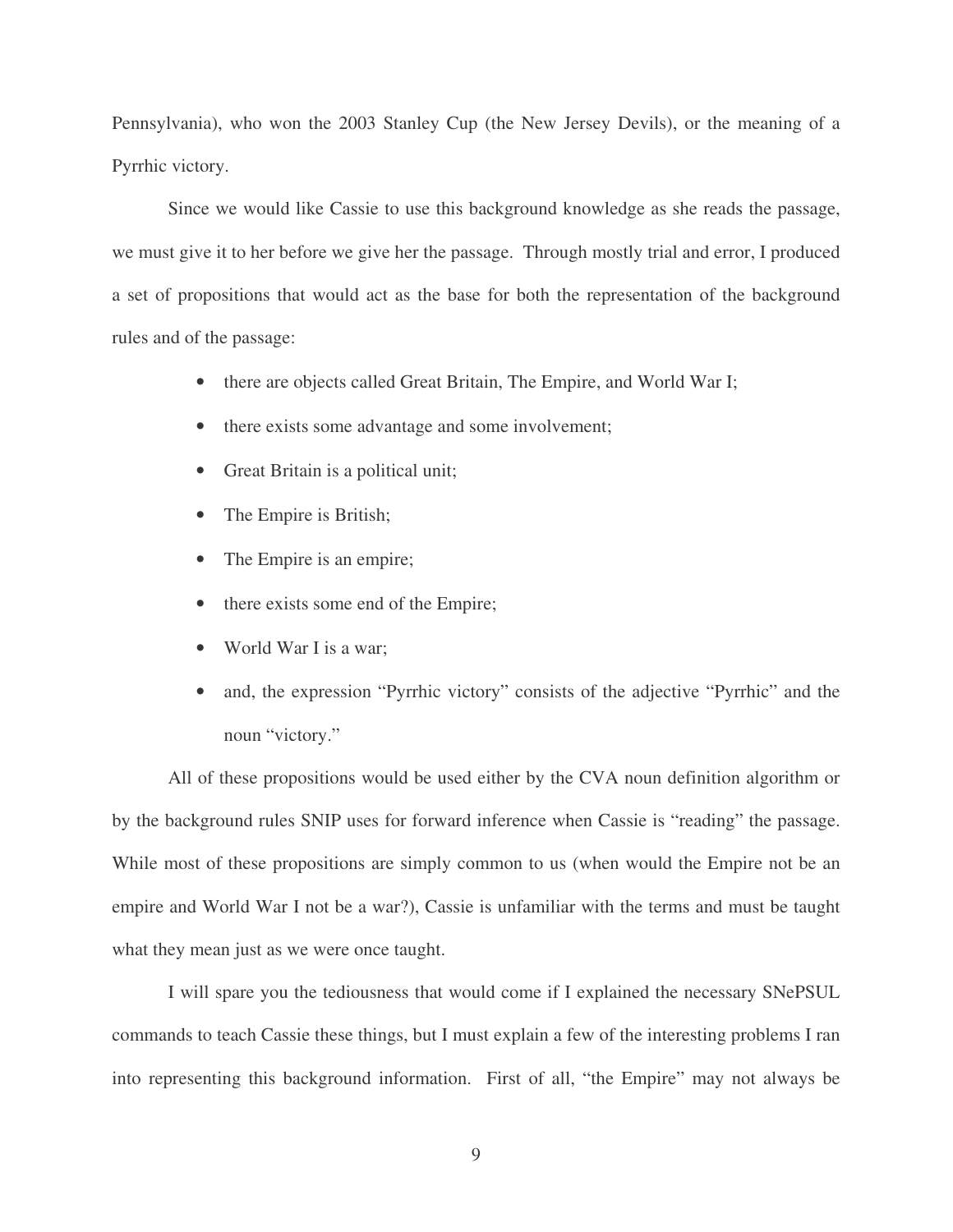British (i.e. Roman Empire) and its ruling political unit depends heavily on the other terms in the passage including the timeframe of the passage. I could not find a rule capable of associating "the Empire" with the British Empire for this passage, so I chose to assert "the Empire" to always be British. The second strange proposition is that there exists some end of the Empire. I chose to define this end as a member of the class "end of an empire." However, the end of an empire is a virtual concept, rather than a physical one, which is how I am choosing to represent it so that it may be the object in the agent-act-action-object case frame. It seemed far too difficult to represent it such that an agent could perform an act on a virtual concept and to get the CVA noun definition algorithm to recognize the action and provide information about it. For convenience' sake, I represented it as an object.

The last proposition in my background knowledge is that the expression "Pyrrhic victory" consists of the adjective "Pyrrhic" and the noun "victory." Because I wanted to define the noun phrase "Pyrrhic victory" as a noun, I had to keep it together when Cassie is "reading" the passage. However, with help from Rapaport, I was able to build a new case frame that would be used to represent the structure of expressions and could be used in association with a rule to provide the necessary information that a Pyrrhic victory is a victory, without having to define "Pyrrhic victory." I used a newly defined case frame expr-str-adj-noun to tell Cassie that the expression "Pyrrhic victory" has structure consisting of an adjective "Pyrrhic" and a noun "victory." This case frame can be drawn like this: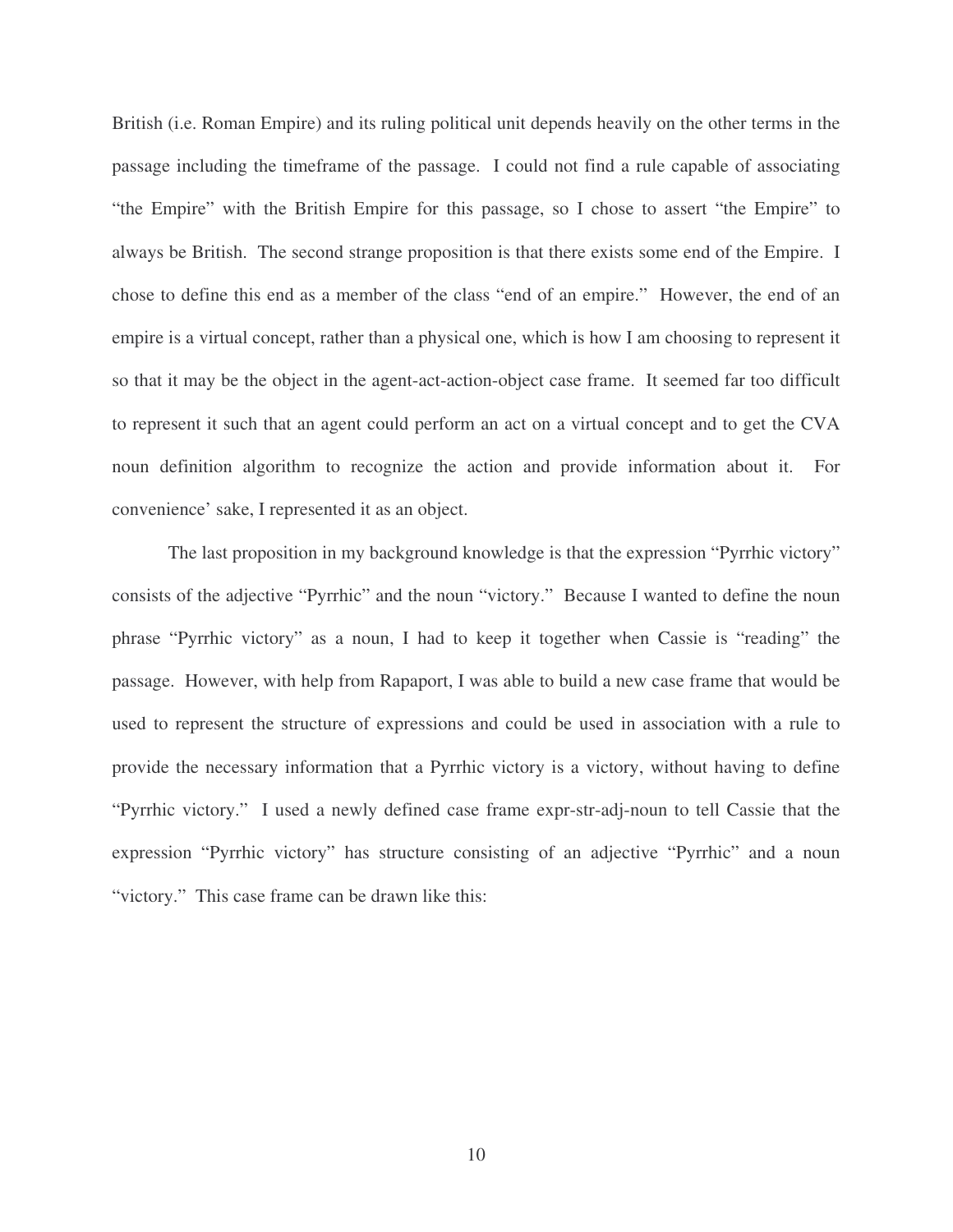

Figure 2: expr-str-adj-noun case frame.

This case frame has the following semantics: [[m]] is the proposition that the expression [[e]] has structure [[s]] consisting of an adjective [[a]] and a noun [[n]]. I have a background rule that will build a subclass-superclass proposition based on the information in this case frame.

### **3.3. Representing Background Rules in SNePS**

Forward inference in SNIP can only provide Cassie with extra knowledge if we build in the right background rules to help interpret the passage. Through five rules, I was able to give Cassie extra knowledge that helped her define "Pyrrhic victory." While I created many more than five rules, only five of the rules helped Cassie in the CVA noun definition algorithm. I will discuss two rules that did not help her later in this section.

The five rules which did help Cassie are:

- an adjective-noun phrase where the adjective is not abnormal is a subclass of the noun's superclass (ADJ-NOUN);
- if an empire is British, then it is ruled by Great Britain (BRITISH-EMPIRE);
- if an involvement is British, then it is Great Britain's involvement (BRITISH-INVOLVEMENT);
- if something contributes to the end of an empire, then that something weakens the political unit that rules the empire (END-OF-EMPIRE);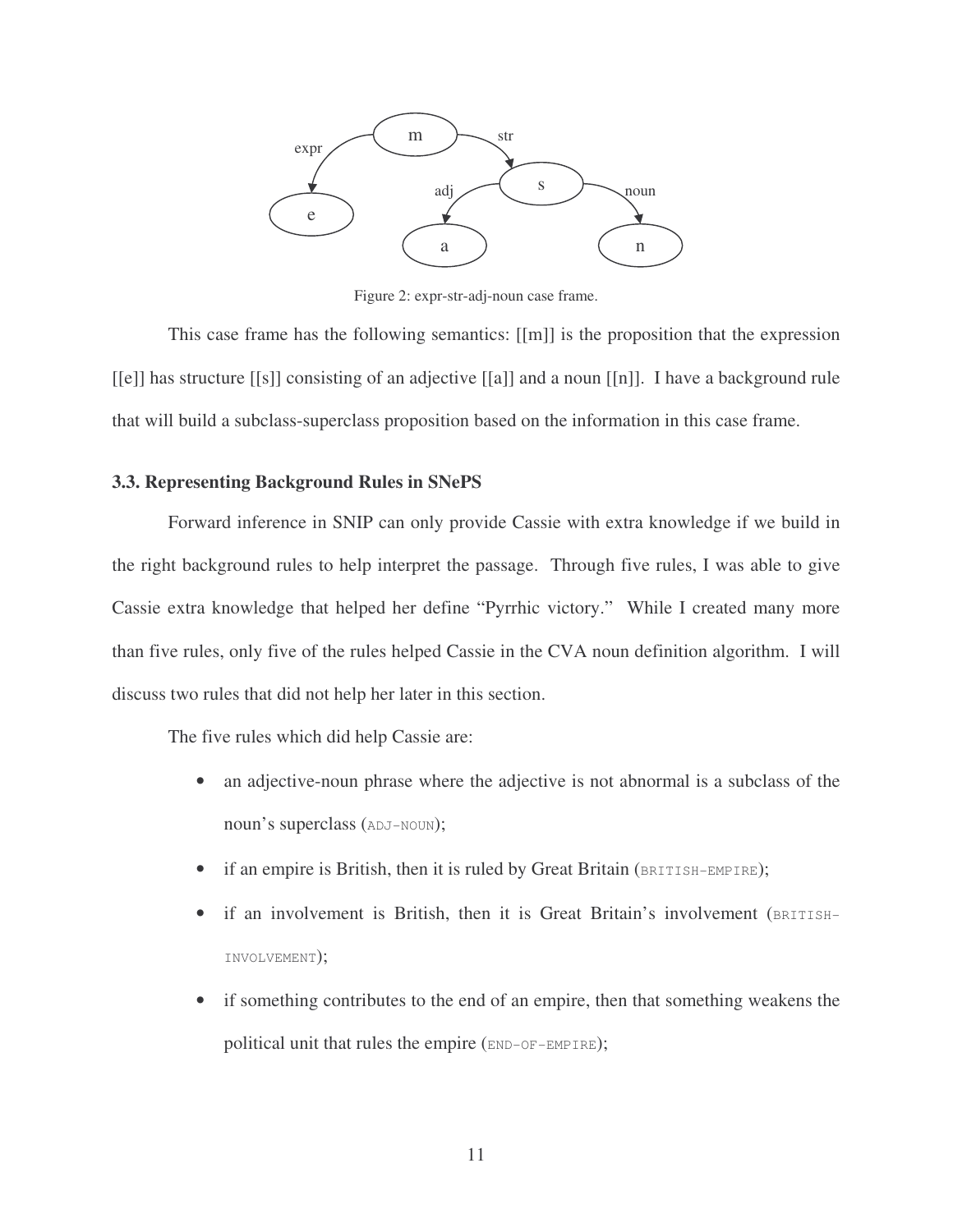• and, if  $X$  is a member of the class  $Y$  and  $Y$  is a subclass of the superclass  $Z$ , then X is a member of the class Z (MEMBER-SUPERCLASS).

The first of these rules, ADJ-NOUN, produces the proposition that a Pyrrhic victory is a victory using the case frame I discussed at the end of the previous section. If you look at the SNePSUL code for this in the Pyhrric.demo code appendix, you will notice that I ignored the abnormality part of this rule. This, again, was done to simplify the inference of the desired proposition. The desired consequent of this rule is to have "Pyrrhic victory" be a subclass of the superclass "victory."

The second and third rules, BRITISH-EMPIRE and BRITISH-INVOLVEMENT, were used to simply make an attachment between Great Britain and its empire or its involvement, respectively. They both are built upon the fact that each object had or would have the "British" property. The BRITISH-EMPIRE rule has the desired consequent of "Great Britain" (object1) "rules" (rel) "the Empire" (object2). The BRITISH-INVOLVEMENT rule has the desired consequent "Great Britain" is the possessor of the "involvement."

The fourth rule, END-OF-EMPIRE, provides Cassie with a direct correlation between the object that contributes to the end of the empire and the political unit that rules that empire. This will allow the CVA noun definition to speak about how the contributing object (in this case, something that is a Pyrrhic victory) has affected the ruling political unit. The desired consequent of this rule is that the "involvement" (object1) "weakens" (rel) "Great Britain" (object2). The fifth and final used rule is simply taking the common path definition from member to superclass and allowing SNIP to assert the consequent. The desired consequent here is that the "involvement" is a member of the class "victory." I made this a rule so that SNIP would actually add this assertion to the network, giving me better visual of the completed network.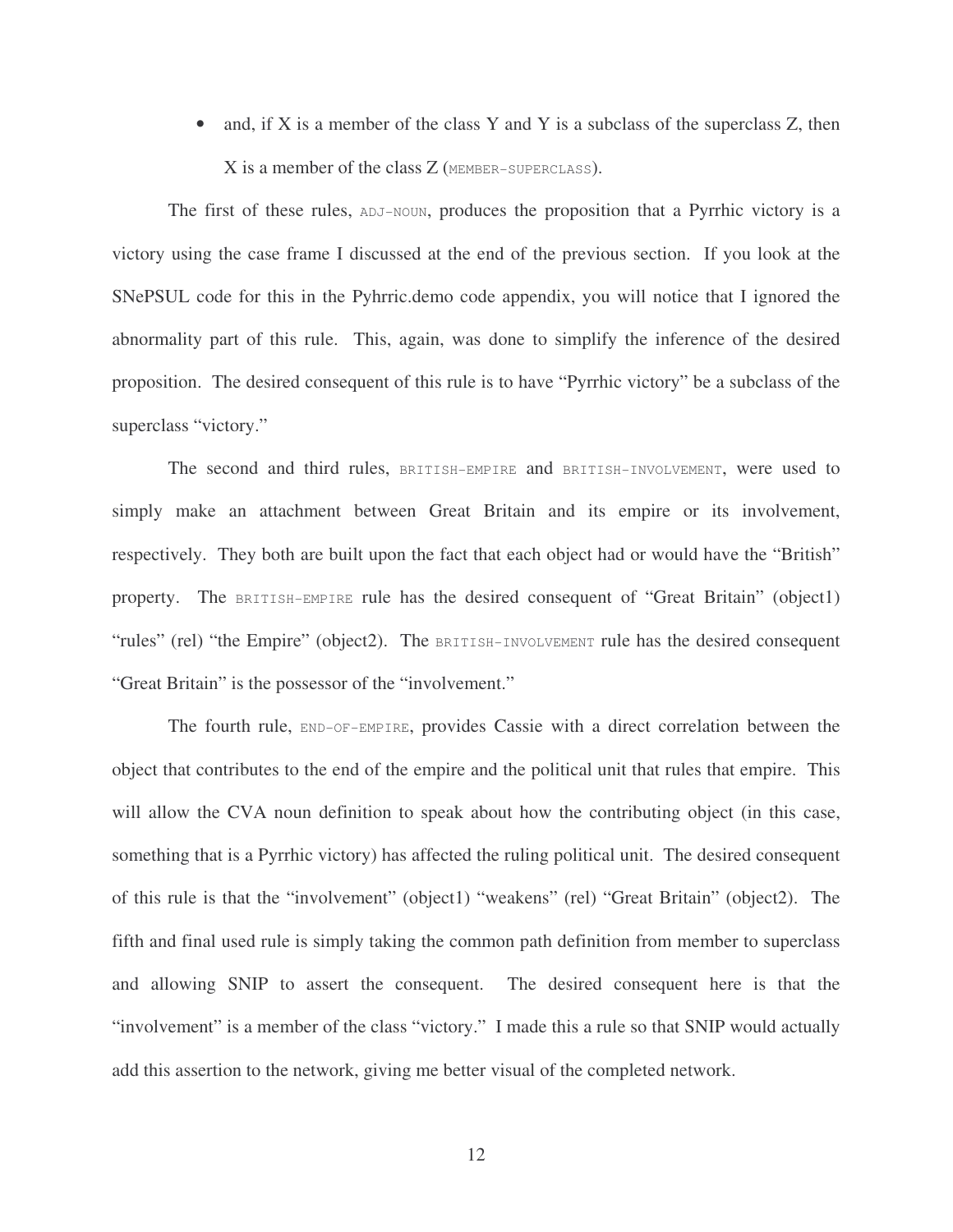There were two rules that I developed that did not exactly work out as planned. These rules would relate the possessor of an involvement in a war to the war itself. For example, in the given passage, the rules HEAVY-LOSSES and WAR-VICTORY would allow SNIP to infer that Great Britain incurs heavy losses in World War I and that Great Britain is victorious in World War I, respectively. However, even with SNIP providing the desired consequents, the CVA noun definition algorithm would not look far enough away from the instance of a Pyrrhic victory it was given (the involvement) to draw any conclusions about the how the possessor of the involvement related to the war in which they were involved. I felt that these rules and consequents would be useful in defining "Pyrrhic victory," but I did not have the time to get them incorporated into the definition.

#### **3.4. Representing the Passage in SNePS**

As previously mentioned, I chose to represent eight propositions to simulate Cassie's "reading" of the passage. All eight of the propositions include the "involvement" as I tried to keep the subject of the passage as the node base for the entire representation. As I tried to maintain a simple representation of the passage, all but one of the propositions used very simple case frames—object-property, object1-rel-object2, and member-class—and only one of these seven has any complexity to it. The eighth proposition required the agent-act-action-object case frame, which is only slightly more complex than the other three case frames used.

The first proposition, the involvement was British, was represented with the standard object-property case frame—the "involvement" has the property "British." The second proposition represented, the involvement was in World War I, used the object1-rel-object2 case frame to show that the "involvement" (object1) was "in" (rel) "World War I" (object2). Both the third and fourth propositions used the object-property case frame. In the case that the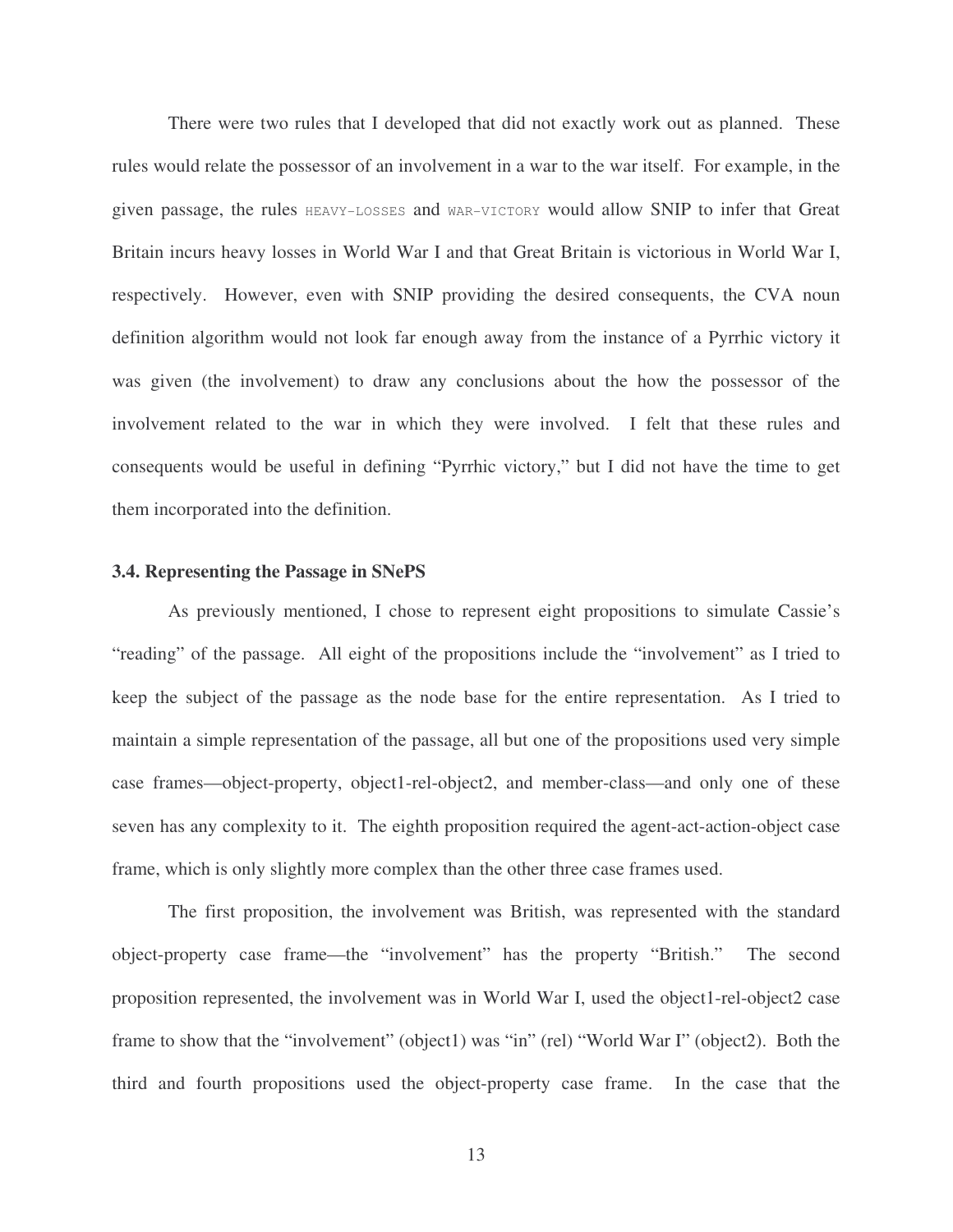involvement was unnecessary, the "involvement" has the property "unnecessary;" in the case that the involvement was costly in lives and money, the "involvement" has the property "costly in lives and money." The fifth proposition, the advantage was gained from the involvement, was represented using object1-rel-object2, where the "advantage" (object1) was "gained from" (rel) the "involvement" (object2). Again, I selected all these case frames because I thought they were the simplest to work with and felt that they would be the simplest for a natural language parser to create.

The sixth proposition was by far the most difficult to represent. While I could represent "more costly in lives and money than the advantaged gained" using a single proposition, there was no standard way I could then declare that proposition to be a property of the object "involvement." I tried many ways to break apart the "more costly … advantage gained" section of the passage, but each time I did I was left with no standard way to get the "involvement" into a proposition with it. Through Rapaport's guidance, I chose to represent this troubled proposition using object1-rel-object2, so that I could maintain the simplicity of the passage representation. However, to use this case frame, I had to use a mod-head proposition for the relconcept node, just so I could separate the "more than" comparison from the "costly in lives and money" portion of the passage. The final representation for this proposition is shown below: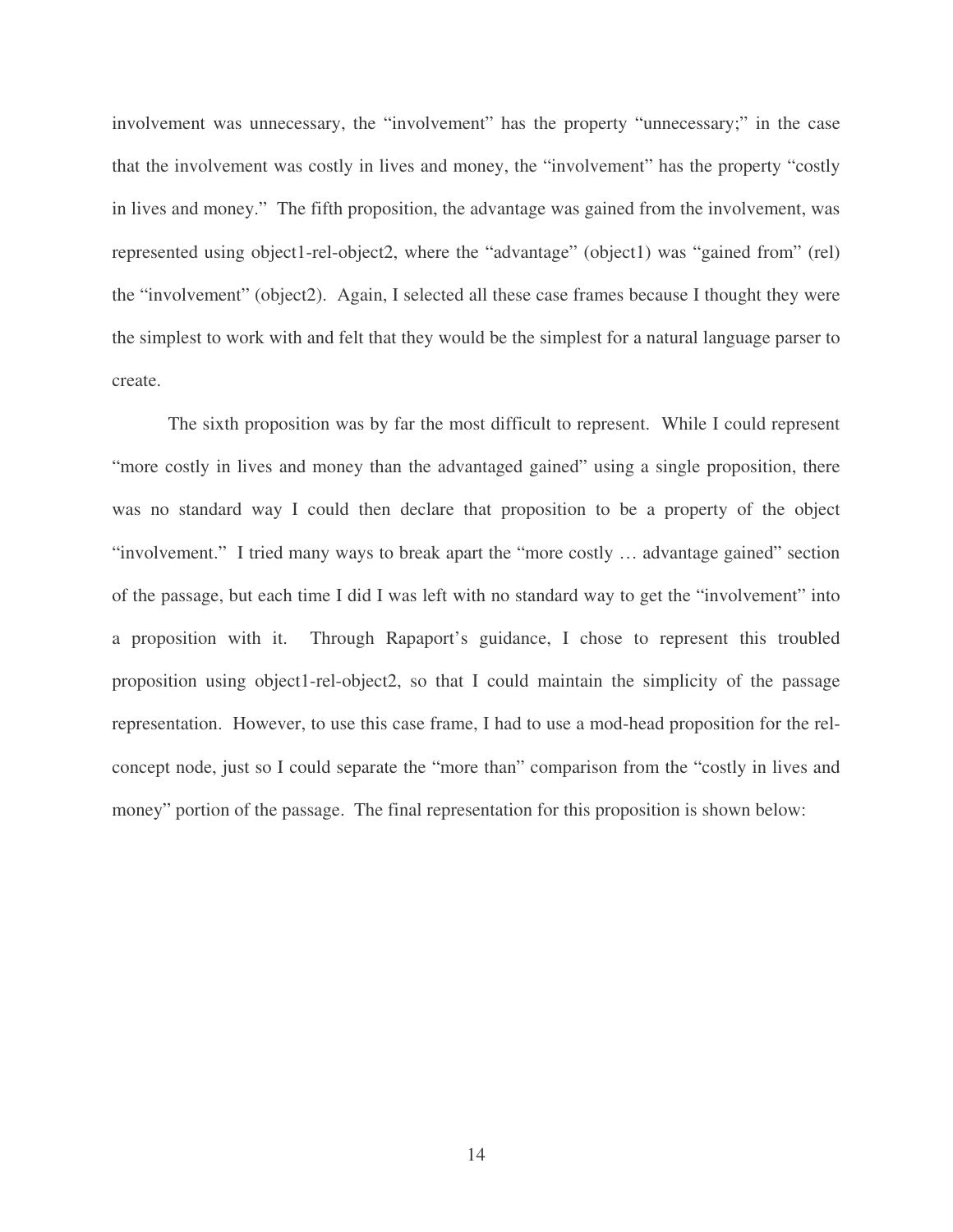

Figure 3: The involvement was more costly in lives and money than the advantage gained.

The proposition that the involvement was a Pyrrhic victory is the key to this representation working with the CVA noun definition algorithm. I represented this proposition using the member-class case frame such that the "involvement" is a member of the class "Pyrrhic victory." The CVA noun definition algorithm recognizes the "involvement" as an instance of a Pyrrhic victory and the properties and actions of the "involvement" become possible properties and possible actions of a Pyrrhic victory. Since I knew the algorithm would do this, my goal was to represent properties and actions of the involvement such that "Pyrrhic victory" could be defined.

The final proposition needed to represent the passage was that the involvement contributed to the end of the Empire. This was represented using the agent-act-action-object case frame, where the agent is the "involvement," the action is "contributes to," and the object is "the end of the Empire" (a base node I created in the background knowledge). Therefore, it technically says that the "involvement" "contributes to" "the end of the Empire." Rather than duplicate the code found in the Pyrrhic.demo code appendix, I have added a graphical representation of these eight propositions below: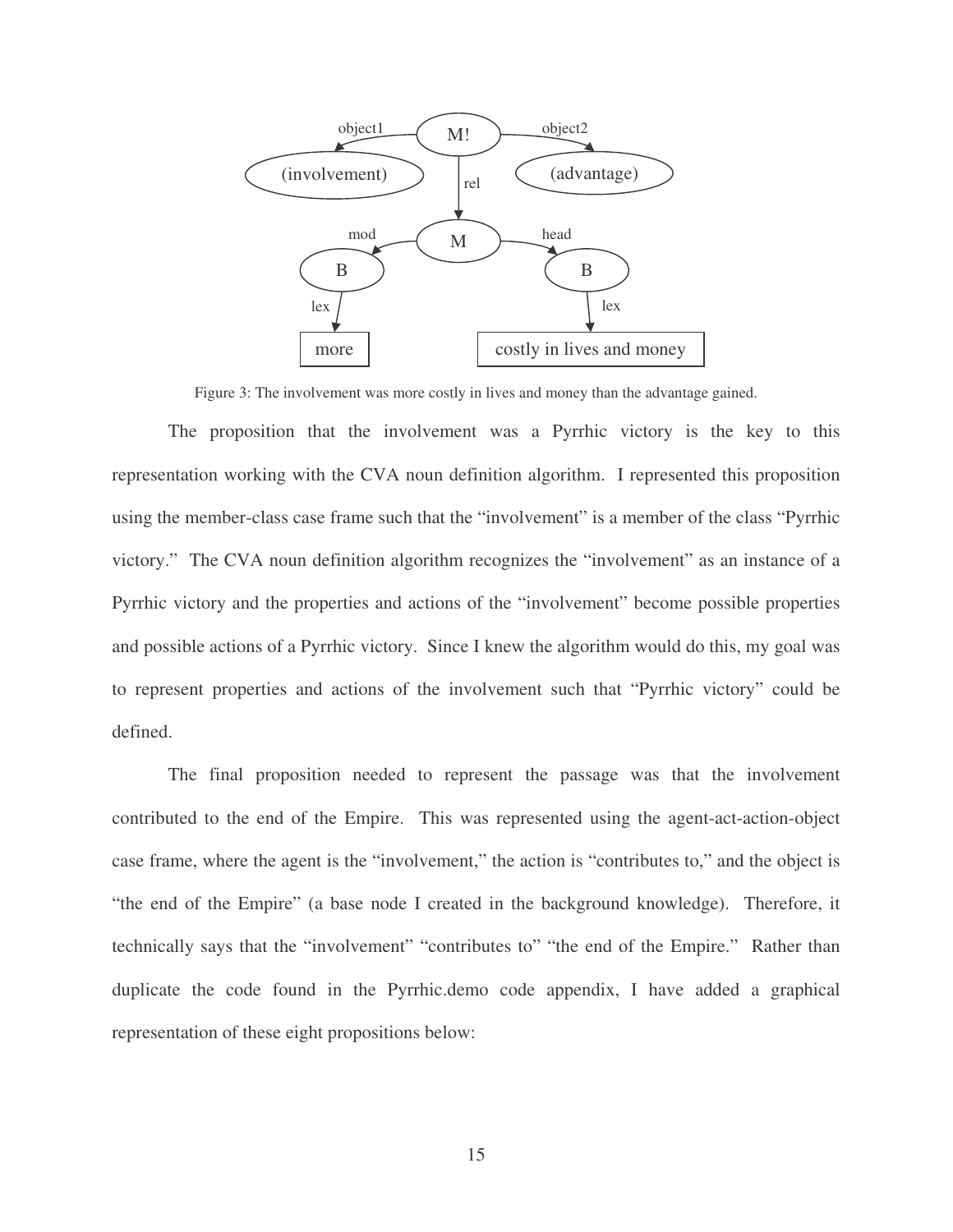

Figure 4: SNePS representation for "Pyrrhic victory" passage.

I have repeated the list of the eight propositions below, along with the labels of their nodes so that you may better interpret the graphical representation above:

- the involvement was British (m42);
- the involvement was in World War I (m51);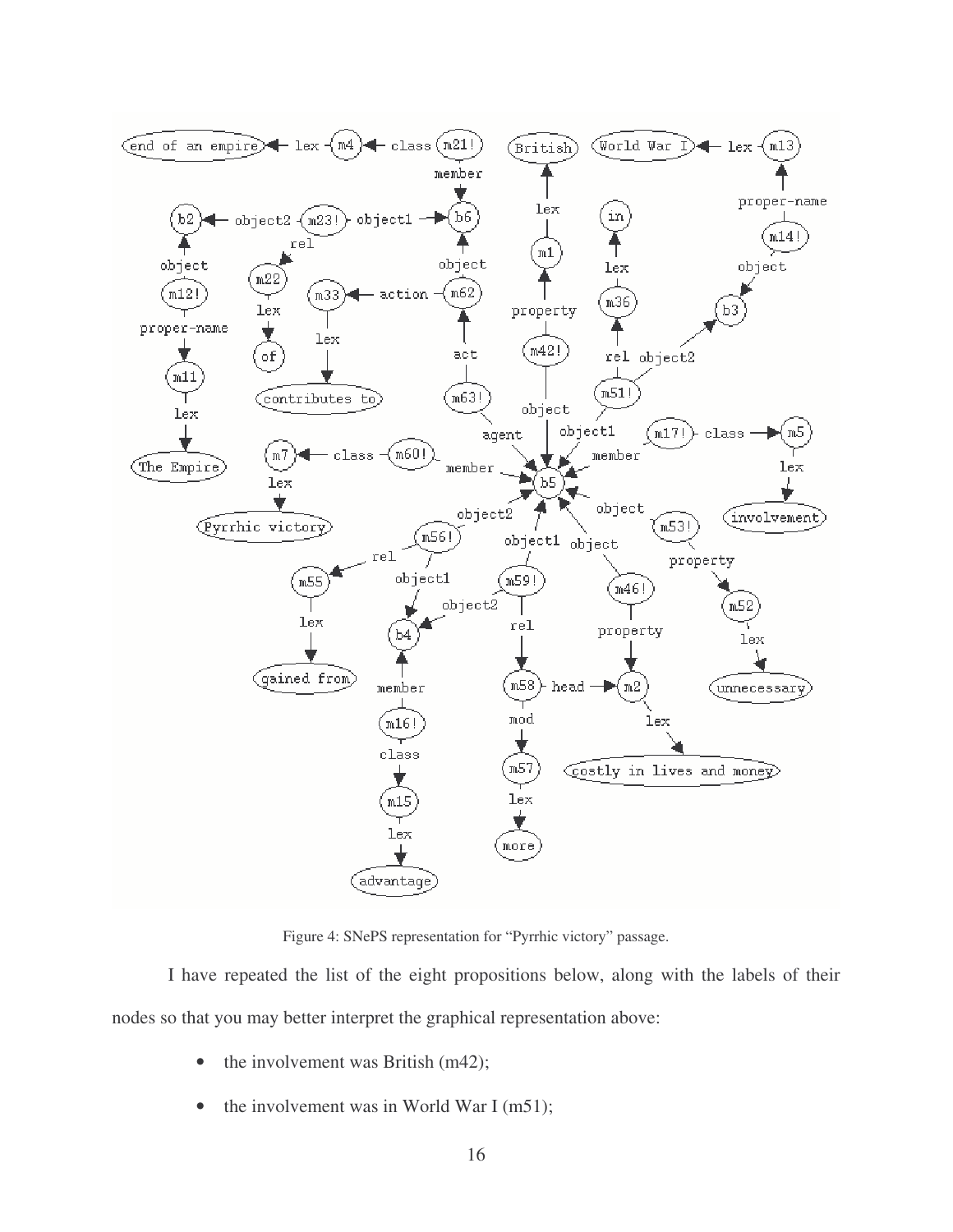- the involvement was unnecessary (m53);
- the involvement was costly in lives and money  $(m46)$ ;
- there was an advantage gained from the involvement (m56);
- the involvement was more costly in lives and money than the advantage gained (m59);
- the involvement was a Pyrrhic victory (m60);
- and, the involvement contributed to the end of the Empire (m63).

I have also expanded upon each base node b2 through b6 so that you may understand what each of them is. The base node b2 represents the Empire; b3 represents World War I; b4 represents an advantage; b5 represents an involvement; and, b6 represents the end of the Empire. The SNePS output from running the code from the Pyrrhic.demo code appendix is also available in the Pyrrhic.demo output appendix, and all of the nodes labels are given there after they are created, so you may use that to help interpret figure 4, if necessary.

#### **3.5. Cassie's Definition**

Now that Cassie has learned all of the necessary background knowledge and the passage itself, we can ask her for a definition of "Pyrrhic victory":

> Definition of Pyrrhic victory: Class Inclusions: victory, Possible Actions: weakens political unit, contributes to end of an empire, Possible Properties: unnecessary, costly in lives and money, British, in war, Possessive: political unit involvement,

We can see that Cassie believes "Pyrrhic victory" to be a victory that is some political unit's involvement and could possibly weaken the political unit or contribute to the end of an empire, which is a very acceptable definition for "Pyrrhic victory" (a victory that is offset by staggering losses).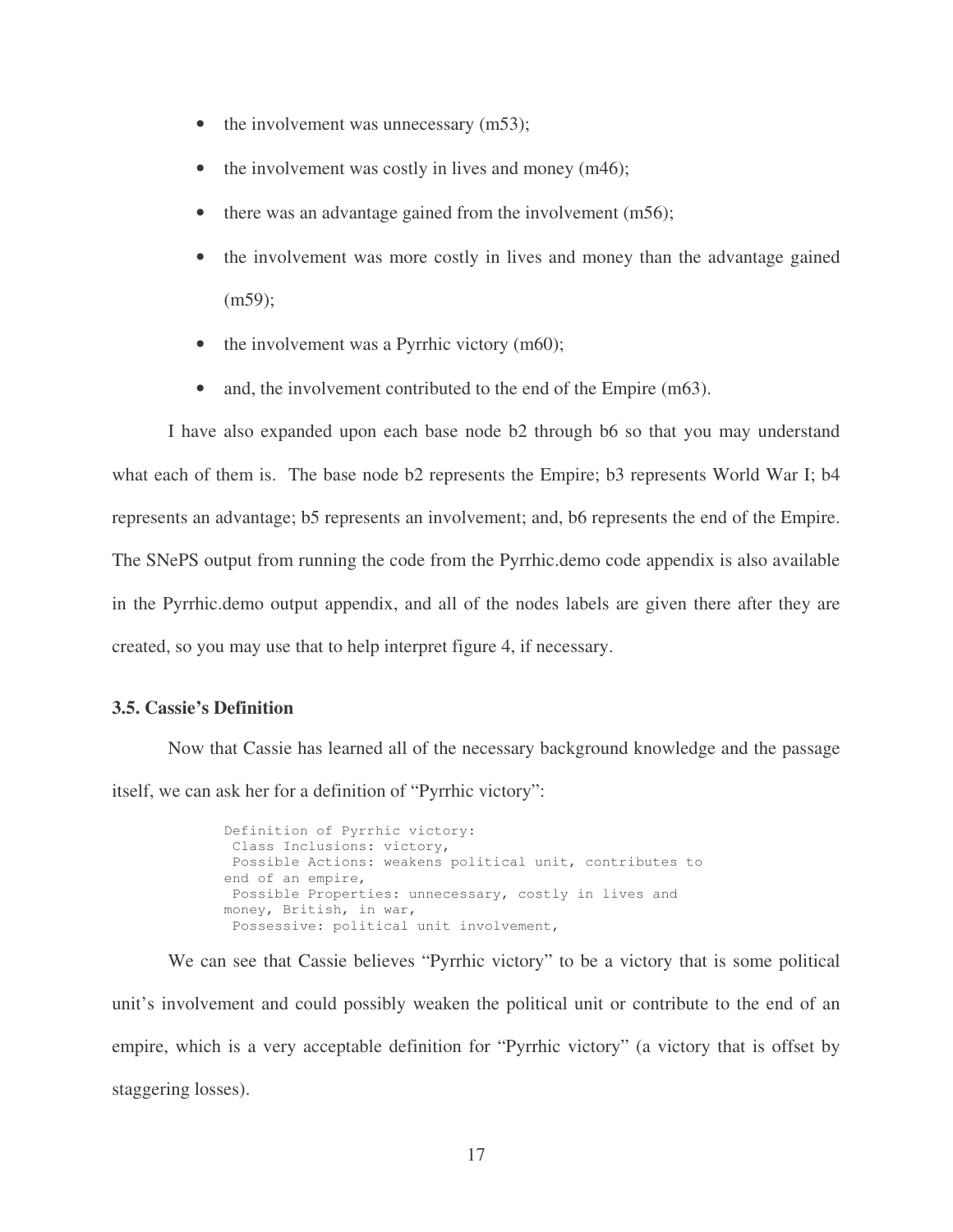I found one item of the "possible properties" list of her definition to be rather interesting: British. I completely understand how she came up with this (the involvement was British); however, I am interested in how we could represent the passage such that she does not state this as a possible property. As a human reader, when we read something like "the British involvement was a Pyrrhic victory," there is no way that we would consider a possible property of a Pyrrhic victory to be British. If all Pyrrhic victories were British, then we would have never included British in the sentence in the first place; the sentence would simply be "the involvement was a Pyrrhic victory" because the Pyrrhic victory would lead us to infer that the involvement was British. I believe that we need to find a way to distinguish between the passage being represented and the background knowledge or inferred knowledge that is represented. As explained with British above, the properties of all Pyrrhic victories would not be listed alongside Pyrrhic victory as properties of some victory; therefore, we must not allow Cassie to believe that they are properties of Pyrrhic victory.

### **4. FUTURE WORK**

#### **4.1. Short-Term**

There are a few odds and ends that need to be cleaned up in the background knowledge and passage representation that I have developed. Regarding background knowledge, the representation of the "end of the Empire" needs to be improved. I'm fairly uncomfortable with saying there is an instance of an end of an empire and then saying that instance is of "the Empire." One possible improvement to this representation would include the use of a skolem function to represent the end of an empire. Clearly much more work needs to be done regarding the expression structure for which the expr-str-adj-noun case frame was developed. A more general case frame needs to be developed to contain the structure.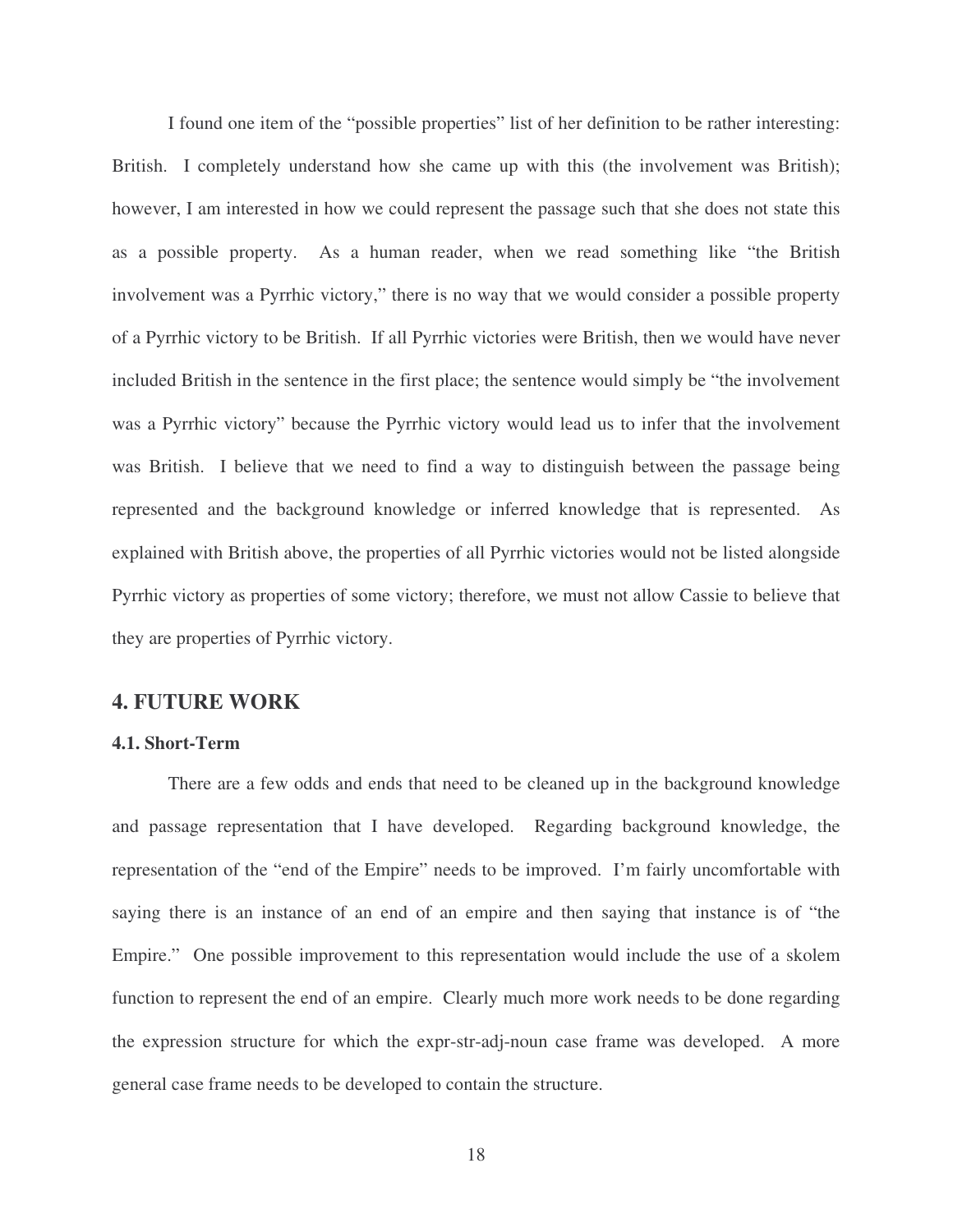The other short term improvement that I would like to see made is changing the two background rules mentioned earlier that do not assist in the definition. They were used to relate a political unit directly to the war it is involved in, though there may need to be some reference to the instance of a Pyrrhic victory for Cassie to be concerned with its consequents.

#### **4.2. Long-Term**

I would like to see two major things accomplished in the long-term that have stemmed out of my work in the CVA project. The first task, which I hope is not as difficult as the second one will be, is to find a better way to represent things that are the context of the unknown word, that is, those things in the passage being read. There needs to be a way to distinguish between background knowledge and the passage if we want to remove British from the possible list of properties for a Pyrrhic victory. This will require both an adjustment in how we choose to represent things in the passage and in how the algorithm defines the word using its context.

The longer task is the development of a natural language parser that can create simple graphical representations of passages using the four case frames I used and possibly a few more. If this could be built, the task of determining necessary background information would be easy and an algorithm could be developed to do just that. Unfortunately, there needs to be a balance between the background information and the parser simplicity because, in a perfect world, the parser would have created the background information. Therefore, the parser-generated representation of the passage can be no simpler and no more complex than the background information used. This development will require a lot of work and it is the future of the CVA project.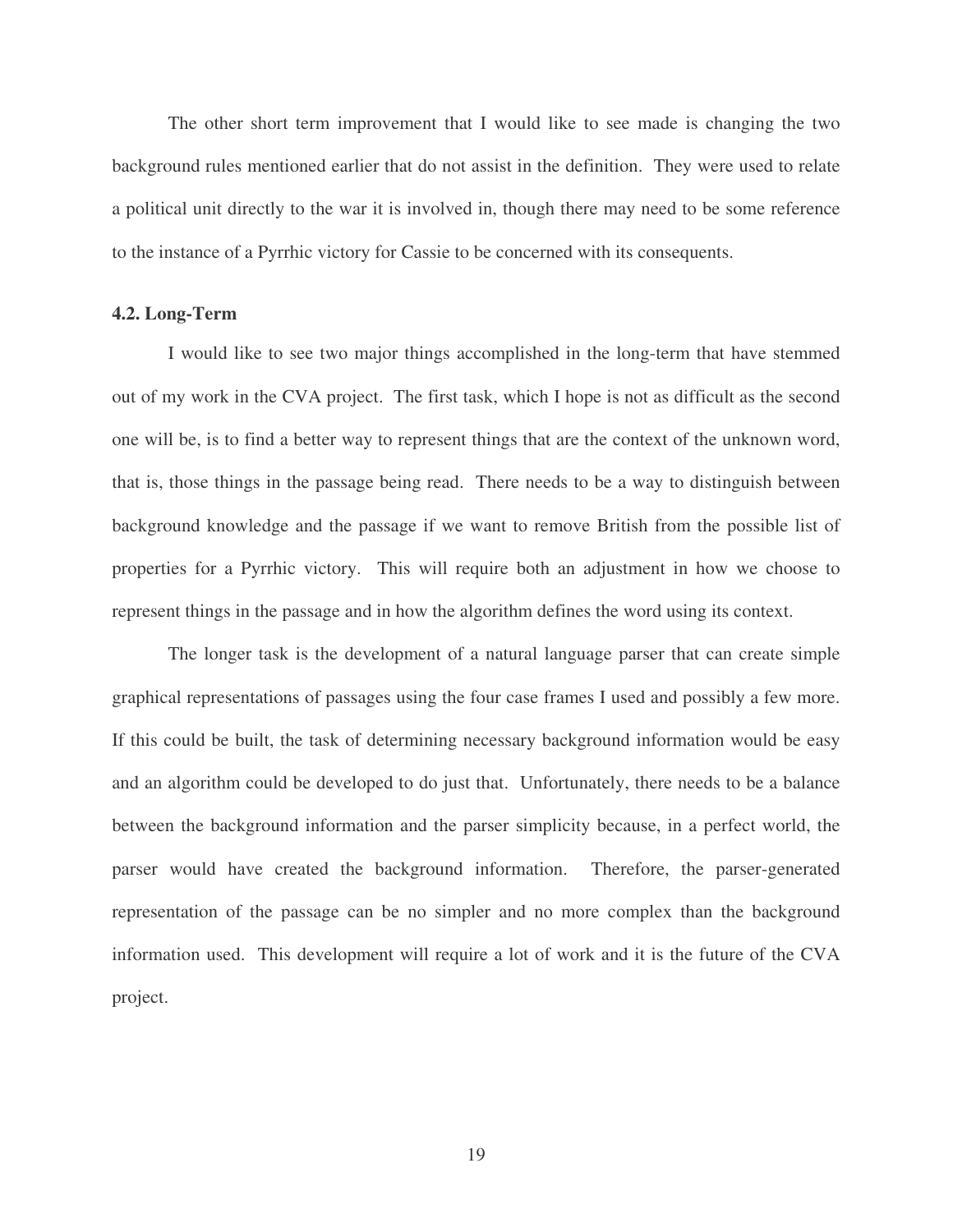### **References Cited**

Dictionary.com (2003), "Dictionary.com/Word of the Day: Pyrrhic victory", 2003 July 16: [http://dictionary.reference.com/wordoftheday/archive/2003/07/16.html].

Martins, João P. (2002), Knowledge Representation.

Harsanyi, David (2003), "The Old Order", National Review 2003 May 5: 45-46.

Rapaport, William J., & Kibby, Michael W. (2002), "ROLE: Contextual Vocabulary Acquisition: From Algorithm to Curriculum".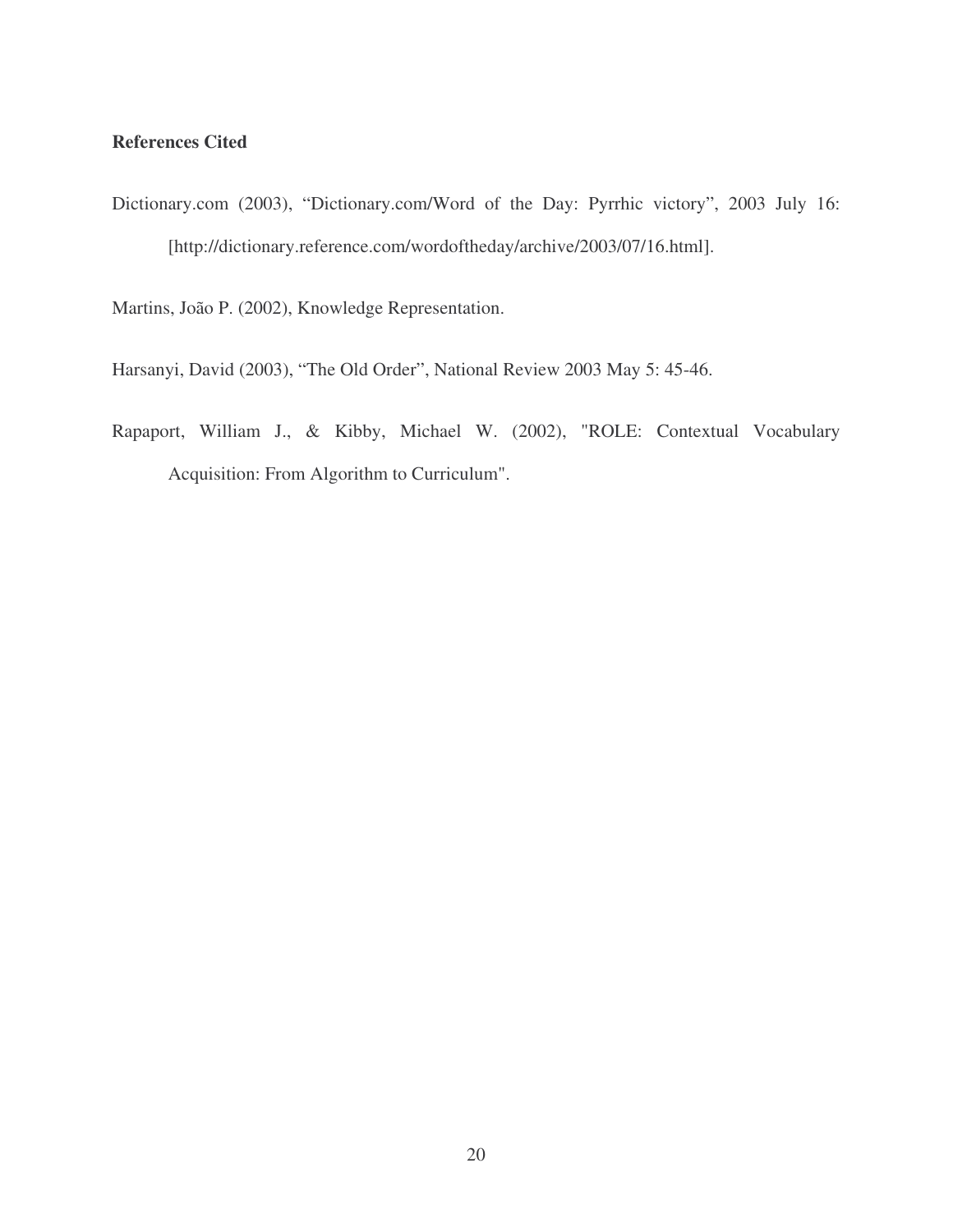# **APPENDIX A: PYRRHIC.DEMO CODE**

Please note that any comments in the code are colored in indigo for your convenience.

```
;;; Brian Anger (bdanger@cse.buffalo.edu) 
;;; Project: Contextual Vocabulary Acquisition 
;;; File: Pyrrhic.demo 
;;; Revision: 1.0, 12-Dec-03 
;;; 
;;; Actual passage: 
;;; "In _The Pity of War_ (1998), Ferguson argued that British involvement in 
;;; World War I was unnecessary, far too costly in lives and money for any 
;;; advantage gained, and a Pyrrhic victory that in many ways contributed to
;;; the end of the Empire."
;;; 
;;; Simplified passage: 
;;; "British involvement in World War I was unnecessary, more costly in lives 
;;; and money than the advantage gained, and a Pyrrhic victory that contributed 
;;; to the end of the Empire." 
;;;;; Load the noun definition algorithm. 
^(load "/projects/rapaport/CVA/STN2/defun_noun.cl")
;; Reset the network. 
(resetnet t) 
;; Turn off infer trace. 
^(setq snip:*infertrace* nil) 
;; Turn off singular path inference. Redefine the function to return nil so 
;; that forward inference will not be limited. 
^(in-package snip) 
^(defun broadcast-one-report (rep) 
    (let (anysent) 
      (do.chset (ch *OUTGOING-CHANNELS* anysent) 
                (when (isopen.ch ch) 
                  (setq anysent (or (try-to-send-report rep ch) anysent))))) 
    nil) 
^(in-package sneps) 
;; Load pre-defined relations. 
(intext "/projects/rapaport/CVA/STN2/demos/rels") 
;; Load pre-defined path definitions. 
(intext "/projects/rapaport/CVA/mkb3.CVA/paths/paths") 
;; Define relations for the structure of various expressions. 
(define mod head) 
(define expr str adj noun) 
;; Build frequently-used lex nodes. 
(describe (build lex "British") = lexBritish) 
(describe (build lex "costly in lives and money") = lexCostlyLM) 
(describe (build lex "empire") = lexEmpire)
(describe (build lex "end of an empire") = lexEnclEmpire (describe (build lex "involvement") = lexInvolvement(\text{describe } (\text{build } \text{lex } "involvement"))(describe (build lex "political unit") = lexPolUnit) 
(describe (build lex "Pyrrhic victory") = lexPV)(describe (build lex "victory") = lexVictory)
```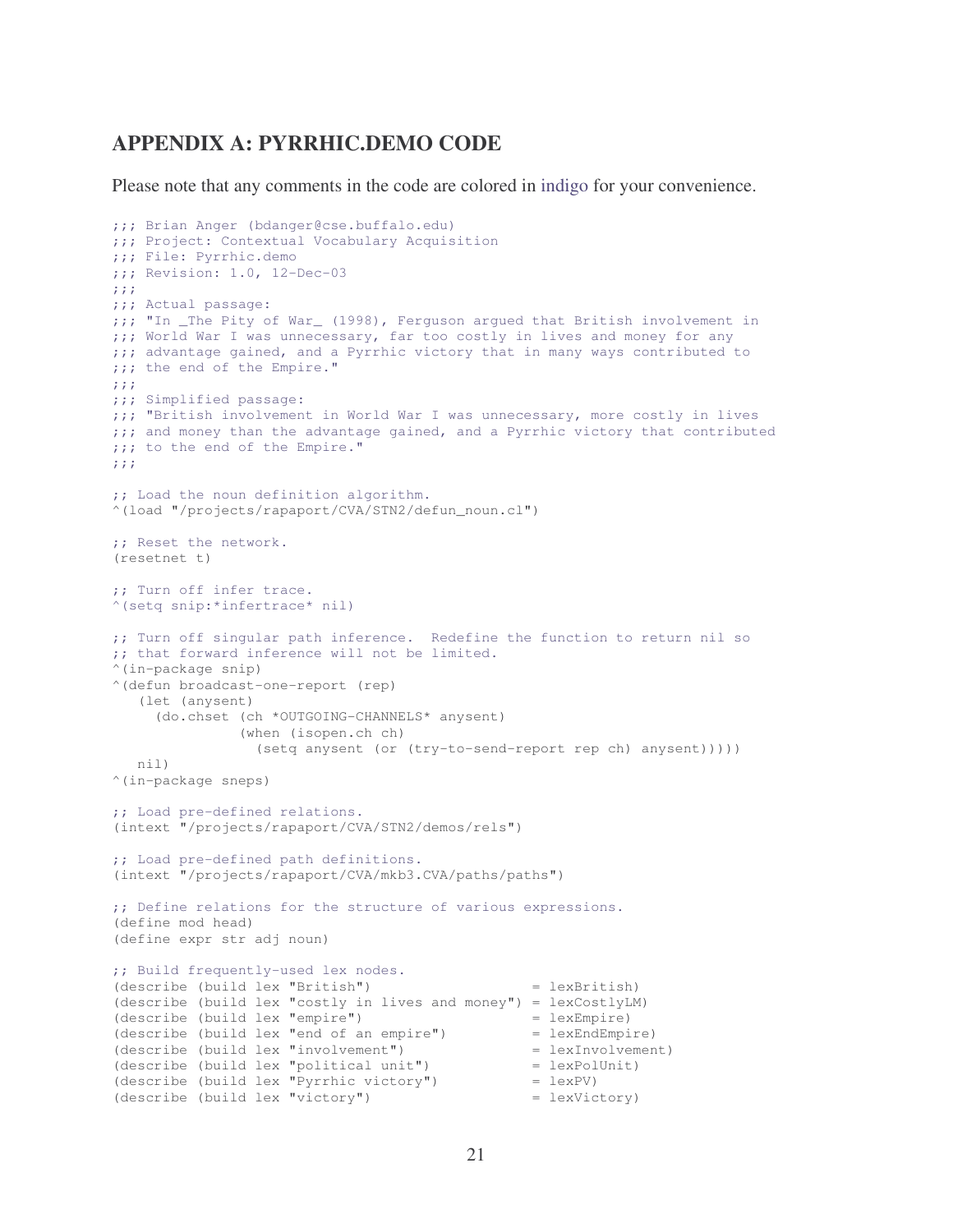;;============================================================================== ;; BACKGROUND KNOWLEDGE: ;;============================================================================== ;; Introduce various objects. (describe (assert object #bBritain proper-name (build lex "Great Britain"))) (describe (assert object #bTheEmpire proper-name (build lex "The Empire"))) (describe (assert object #bWW1 proper-name (build lex "World War I"))) ;; There exists some advantage. (describe (assert member #bAdv class (build lex "advantage"))) ;; There exists some involvement. (describe (assert member #bInv class \*lexInvolvement)) ;; "Great Britain" is a political unit. (describe (assert member \*bBritain class \*lexPolUnit)) ;; "The Empire" is British. (describe (assert object \*bTheEmpire property \*lexBritish)) ;; "The Empire" is an empire. (describe (assert object \*bTheEmpire class \*lexEmpire)) ;; There exists some end of the Empire. (describe (assert member #bEnd class \*lexEndEmpire)) (describe (assert object1 \*bEnd rel (build lex "of") object2 \*bTheEmpire)) ;; "World War I" is a war. (describe (assert member \*bWW1 class (build lex "war"))) ;; The expression "Pyrrhic victory" consists of an adjective and a noun. (describe (assert expr \*lexPV str (build adj (build lex "Pyrrhic") noun \*lexVictory))) ;;============================================================================== ;; BACKGROUND KNOWLEDGE RULES: ;;============================================================================== ;; RULE: ADJ-NOUN ;; An ADJ-NOUN where ADJ is not abnormal is a NOUN. (describe (assert forall (\$vANExpr \$vAdj \$vNoun) ant (build expr \*vANExpr str (build adj \*vAdj noun \*vNoun)) cq (build subclass \*vANExpr superclass \*vNoun))) ;; Desired consequent of ADJ-NOUN rule: ;; (describe (assert subclass \*lexPV superclass \*lexVictory)) ;; RULE: BRITISH-EMPIRE ;; If an empire is British, then it is ruled by Great Britain. (describe (assert forall (\$vBritEmp) &ant ((build object \*vBritEmp property \*lexBritish) (build object \*vBritEmp class \*lexEmpire)) cq (build object1 \*bBritain rel (build lex "rules") object2 \*vBritEmp))) ;; Desired consequent of BRITISH-EMPIRE rule: ;; (describe (assert object1 \*bBritain rel (build lex "rules") ;; object2 \*bTheEmpire))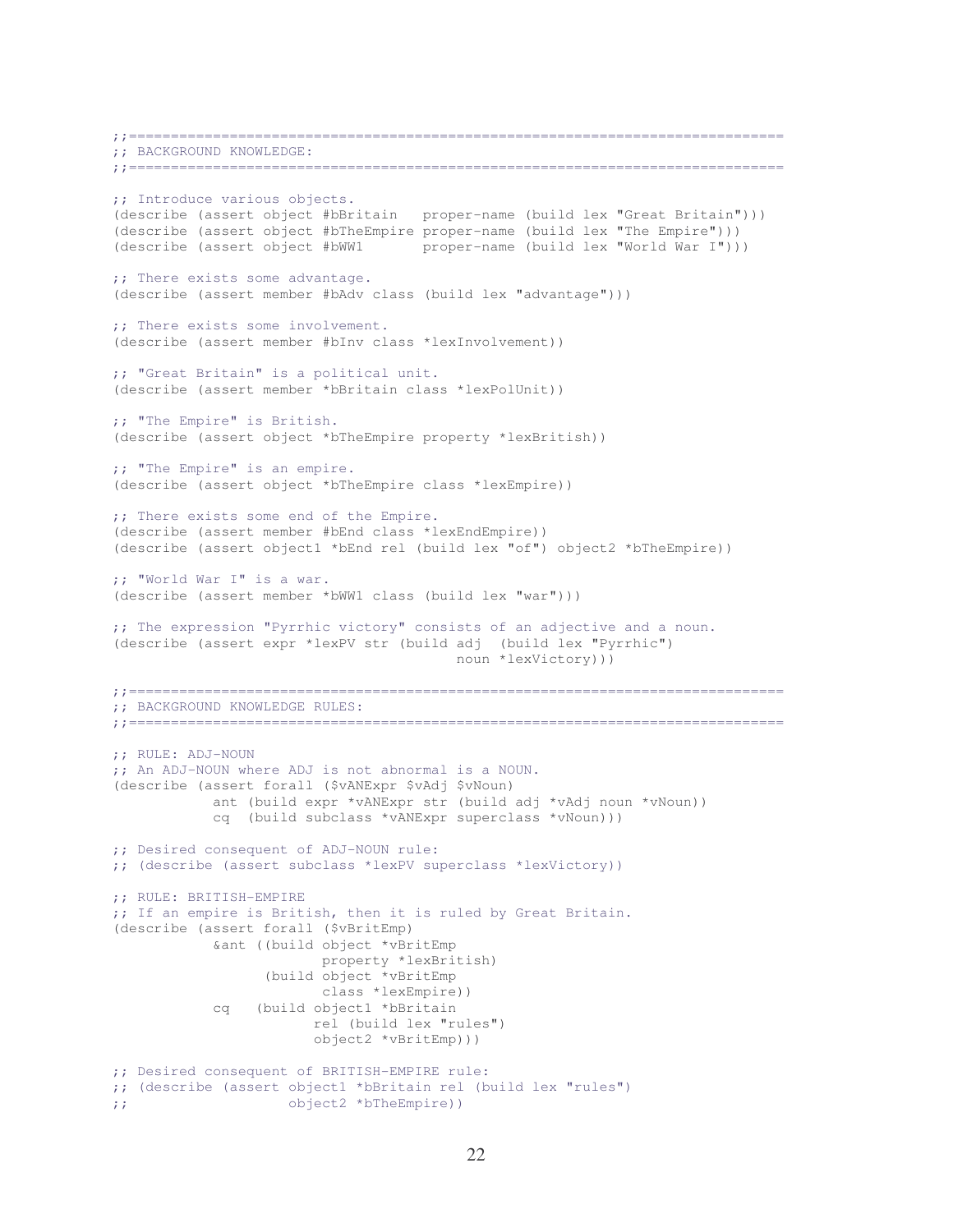```
;; RULE: BRITISH-INVOLVEMENT 
;; If X is an involvment and X is British, then it is of Great Britain. 
(describe (assert forall ($vBritInv) 
             &ant ((build member *vBritInv 
                          class *lexInvolvement) 
                    (build object *vBritInv 
                          property *lexBritish)) 
             cq (build object *vBritInv 
                         rel *lexInvolvement 
                         possessor *bBritain))) 
;; Desired consequent of BRITISH-INVOLVEMENT rule: 
;; (describe (assert object *bInv possessor *bBritain)) 
;; RULE: END-OF-EMPIRE 
;; If X contributes to the end of the empire E and the political unit P rules 
;; the empire E, then X weakens P. 
(describe (assert forall ($vContributer $vAnEnd $vPolUnit $vAnEmpire) 
             &ant ((build agent *vContributer 
                          act (build action (build lex "contributes to") 
                                      object *vAnEnd)) 
                    (build member *vAnEnd 
                           class *lexEndEmpire) 
                    (build object1 *vAnEnd 
                          rel (build lex "of") 
                           object2 *vAnEmpire) 
                    (build object1 *vPolUnit 
                          rel (build lex "rules") 
                          object2 *vAnEmpire)) 
             cq (build agent *vContributer 
                         act (build action (build lex "weakens") 
                                     object *vPolUnit)))) 
;; Desired consequent of END-OF-EMPIRE rule: 
;; (describe (assert object1 *bInv rel (build lex "weakens") 
;; object2 *bBritain)) 
;; RULE: HEAVY-LOSSES 
;; If X is an involvement, W is a war, X is in W, X is costly in lives and 
;; money, and X is possessed by Y, then Y incurs heavy losses in W. 
(describe (assert forall ($vAnInv $vWar $vPossessor) 
             &ant ((build member *vAnInv 
                          class *lexInvolvement) 
                    (build member *vWar 
                          class (build lex "war")) 
                    (build object1 *vAnInv 
                          rel (build lex "in") 
                          object2 *vWar) 
                    (build object *vAnInv 
                          property *lexCostlyLM) 
                    (build object *vAnInv 
                          possessor *vPossessor)) 
             cq (build object1 *vPossessor 
                          rel (build lex "incurs heavy losses in") 
                         object2 *vWar))) 
;; Desired consequent of HEAVY-LOSSES rule: 
;; (describe (assert object1 *bBritain rel (build lex "incurs heavy losses in") 
;; object2 *bWW1))
```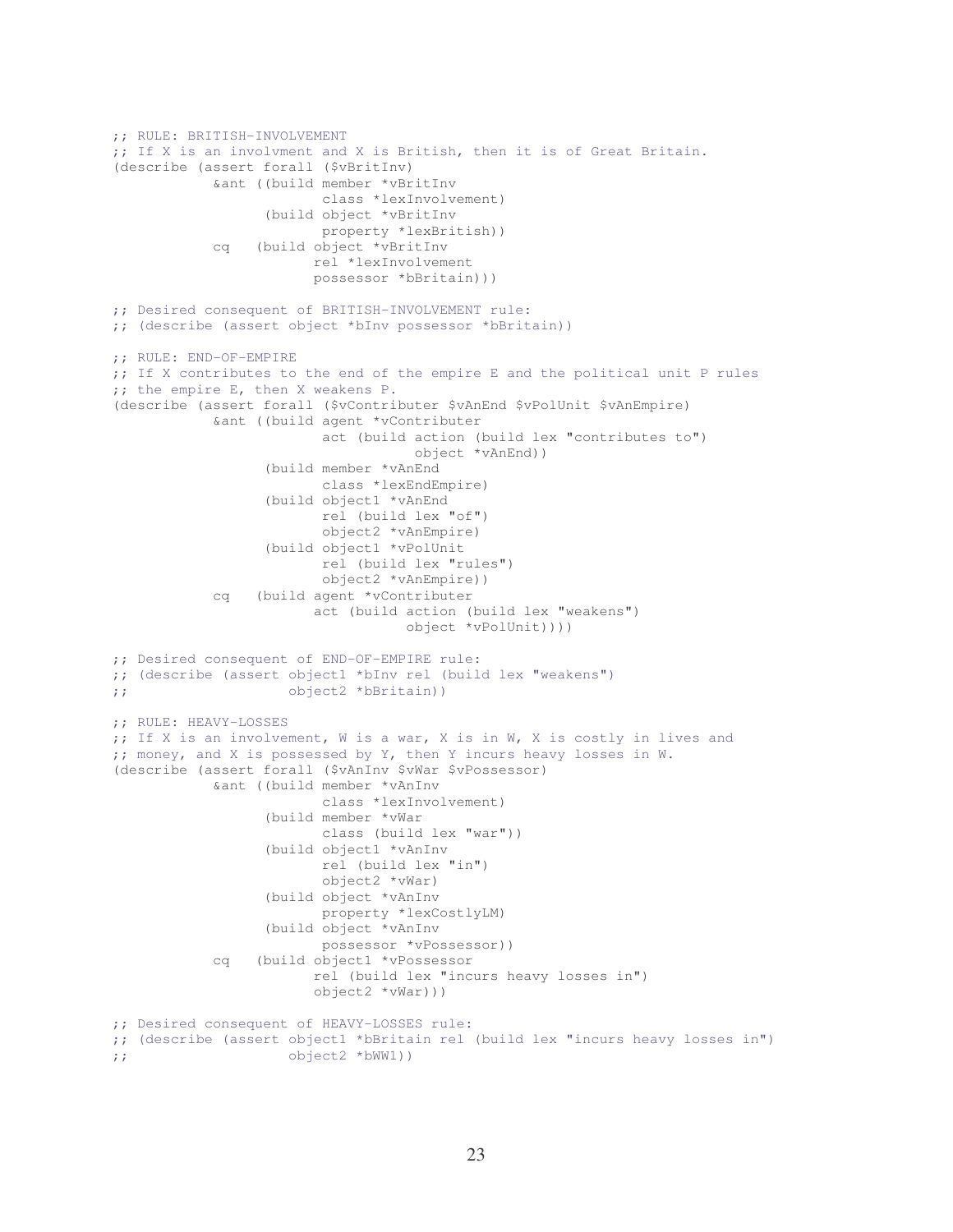```
;; RULE: WAR-VICTORY 
;; If X is an involvement, W is a war, X is in W, X is a victory, and X is 
;; possessed by Y, then Y is victorious in W. 
(describe (assert forall ($vAnInv $vWar $vPossessor) 
             &ant ((build member *vAnInv 
                          class *lexInvolvement) 
                   (build member *vWar 
                          class (build lex "war")) 
                   (build object1 *vAnInv 
                          rel (build lex "in") 
                           object2 *vWar) 
                   (build member *vAnInv 
                          class *lexVictory) 
                   (build object *vAnInv 
                          possessor *vPossessor)) 
             cq (build object1 *vPossessor 
                         rel (build lex "is victorious in") 
                         object2 *vWar))) 
;; Desired consequent of WAR-VICTORY rule: 
;; (describe (assert object1 *bBritain rel (build lex "is victorious in") 
;; object2 *bWW1)) 
;; RULE: MEMBER-SUPERCLASS 
;; If X is a member of the class Y, and Y is a subclass of the superclass Z, 
;; then X is a member of the class Z. 
(describe (assert forall ($vMember $vSubClass $vSuperClass) 
             &ant ((build member *vMember 
                          class *vSubClass) 
                   (build subclass *vSubClass 
                          superclass *vSuperClass)) 
             cq (build member *vMember 
                         class *vSuperClass))) 
;; Desired consequent of MEMBER-SUPERCLASS rule: 
;; (describe (assert member *bInv class *lexVictory)) 
;;============================================================================== 
;; CASSIE READS THE PASSAGE: 
;;============================================================================== 
;; The involvement was British. 
(describe (add object *bInv property *lexBritish)) 
;; The involvement was in World War I. 
(describe (add object1 *bInv rel (build lex "in") object2 *bWW1)) 
;; The involvement was unnecessary.
(describe (add object *bInv property (build lex "unnecessary"))) 
;; The involvement was costly in lives and money.
(describe (add object *bInv property *lexCostlyLM))
;; The advantage was gained from the involvement.
(describe (add object1 *bAdv 
             rel (build lex "gained from") 
             object2 *bInv)) 
;; The involvement was more costly ... than the advantage (gained from it). 
(describe (add object1 *bInv 
             rel (build mod (build lex "more") head *lexCostlyLM) 
             object2 *bAdv))
```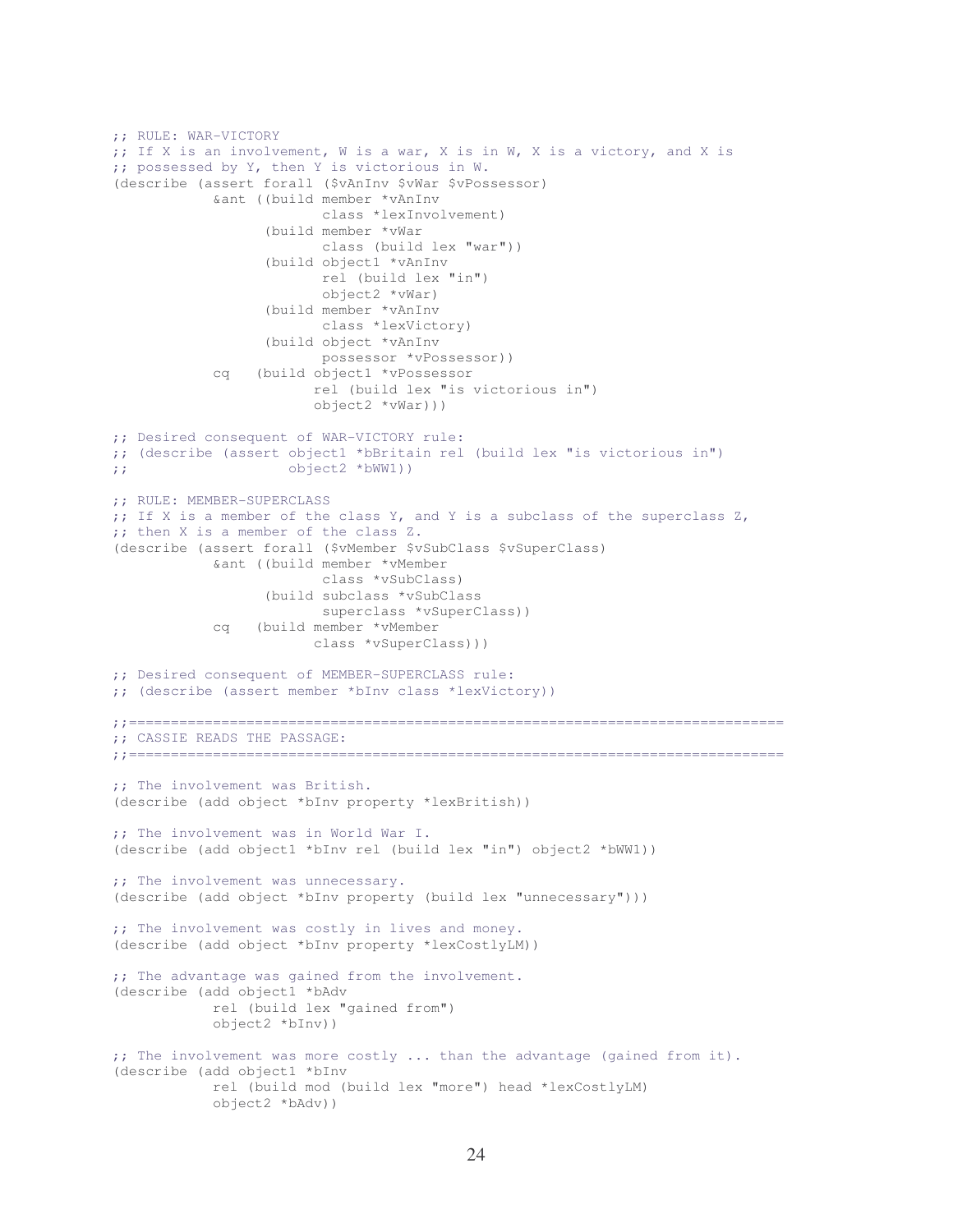```
;; The involvement was a Pyrrhic victory... 
(describe (add member *bInv class *lexPV)) 
;; ... that contributed to the end of the Empire. 
(describe (add agent *bInv 
              act (build action (build lex "contributes to") 
                          object *bEnd))) 
;;============================================================================== 
;; CASSIE'S DEFINITION 
;;==============================================================================
```

```
^(defineNoun "Pyrrhic victory")
```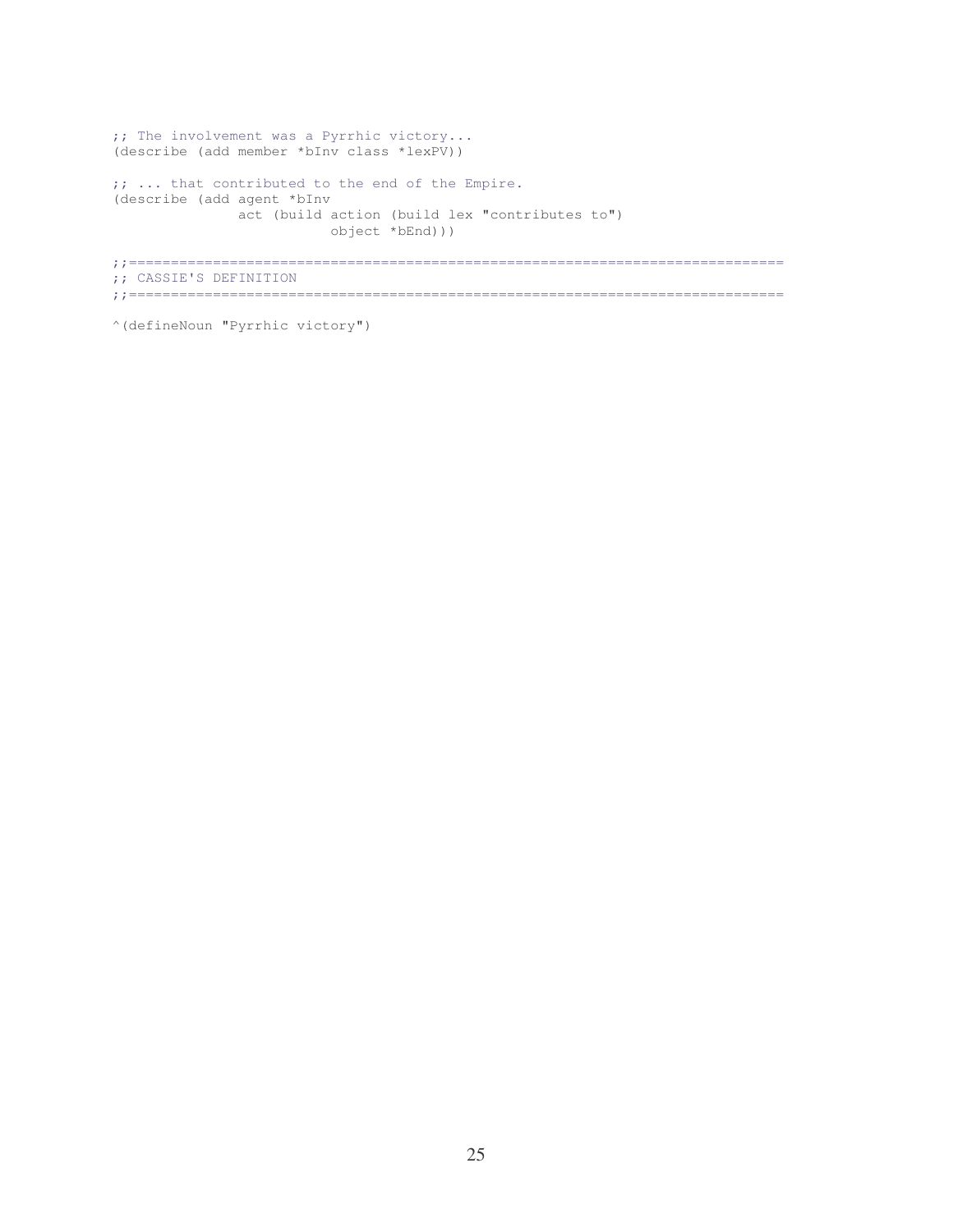# **APPENDIX B: PYRRHIC.DEMO OUTPUT**

Please note that in this appendix any input that is coming from Pyrrhic.demo is colored indigo. Also, after several SNePS outputs, I have added commentary enclosed in square brackets and colored brown like this [comment]. I have removed CPU times to shorten this appendix.

```
* (demo "~/cse663/Pyrrhic.demo") 
File /home/csgrad/bdanger/cse663/Pyrrhic.demo is now the source of input. 
* ;j; -*- lisp -*-;;; Brian Anger (bdanger@cse.buffalo.edu) 
;;; Project: Contextual Vocabulary Acquisition 
;;; File: Pyrrhic.demo 
;;; Revision: 1.0, 12-Dec-03 
;;; 
;;; Actual passage: 
;;; "In _The Pity of War_ (1998), Ferguson argued that British involvement in 
;;; World War I was unnecessary, far too costly in lives and money for any 
;;; advantage gained, and a Pyrrhic victory that in many ways contributed to 
;;; the end of the Empire." 
;;; 
;;; Simplified passage: 
;;; "British involvement in World War I was unnecessary, more costly in lives 
;;; and money than the advantage gained, and a Pyrrhic victory that contributed 
;;; to the end of the Empire." 
;;; 
;; Load the noun definition algorithm. 
\hat{\ } (
--> load "/projects/rapaport/CVA/STN2/defun_noun.cl")
; Loading /projects/rapaport/CVA/STN2/defun_noun.cl
+[The CVA noun definition has now been loaded into Lisp.] 
* 
;; Reset the network. 
(resetnet t) 
Net reset 
* 
;; Turn off inference tracing. 
\hat{\ } (
--> setq snip:*infertrace* nil)
nil 
[I have disabled inference tracing to shorten the length of this demo.] 
* 
;; Turn off singular path inference. Redefine the function to return nil so 
;; that forward inference will not be limited. 
\wedge (
--> in-package snip)
#<The snip package>
```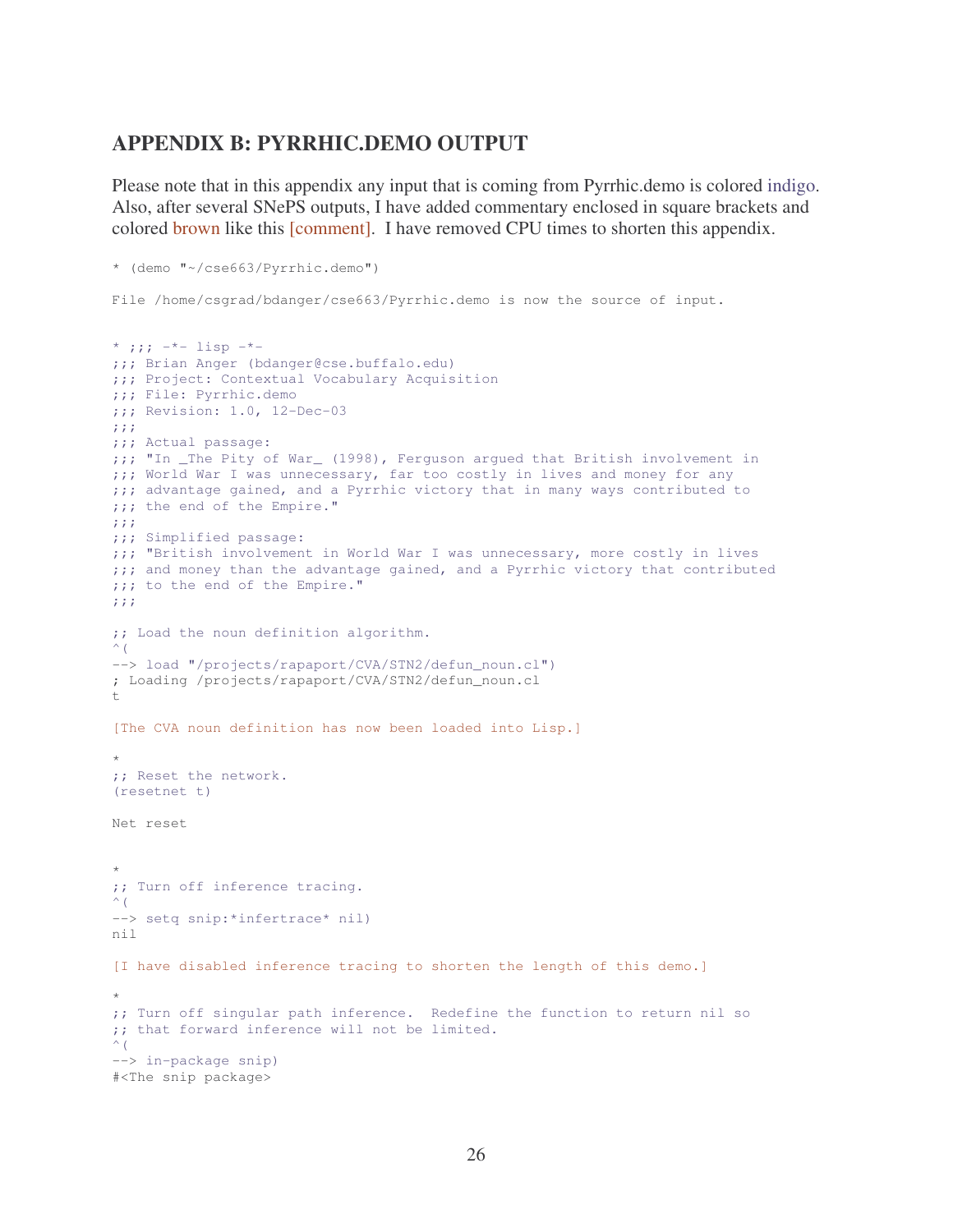```
* ^ (
--> defun broadcast-one-report (rep) 
    (let (anysent) 
      (do.chset (ch *OUTGOING-CHANNELS* anysent) 
                (when (isopen.ch ch) 
                  (setq anysent (or (try-to-send-report rep ch) anysent))))) 
    nil) 
broadcast-one-report 
[broadcast-one-report has been redefined, so forward inference is no longer limited.] 
* ^ (
--> in-package sneps)
#<The sneps package> 
\star;; Load pre-defined relations. 
(intext "/projects/rapaport/CVA/STN2/demos/rels") 
File /projects/rapaport/CVA/STN2/demos/rels is now the source of input. 
[SNePS is now loading the pre-defined relations for the CVA project.] 
* 
(a1 a2 a3 a4 after agent against antonym associated before cause class 
 direction equiv etime event from in indobj instr into lex location manner 
 member mode object on onto part place possessor proper-name property rel skf 
 sp-rel stime subclass superclass subset superset synonym time to whole kn_cat) 
* 
End of file /projects/rapaport/CVA/STN2/demos/rels 
* 
;; Load pre-defined path definitions. 
(intext "/projects/rapaport/CVA/mkb3.CVA/paths/paths") 
File /projects/rapaport/CVA/mkb3.CVA/paths/paths is now the source of input. 
\starbefore implied by the path (compose before (kstar (compose after- ! before))) 
before- implied by the path (compose (kstar (compose before- ! after)) before-) 
* 
after implied by the path (compose after (kstar (compose before- ! after))) 
after- implied by the path (compose (kstar (compose after- ! before)) after-) 
* 
sub1 implied by the path (compose object1- superclass- ! subclass superclass- !
                            subclass) 
sub1- implied by the path (compose subclass- ! superclass subclass- ! 
                             superclass object1) 
* 
super1 implied by the path (compose superclass subclass- ! superclass object1- 
                              ! object2)
```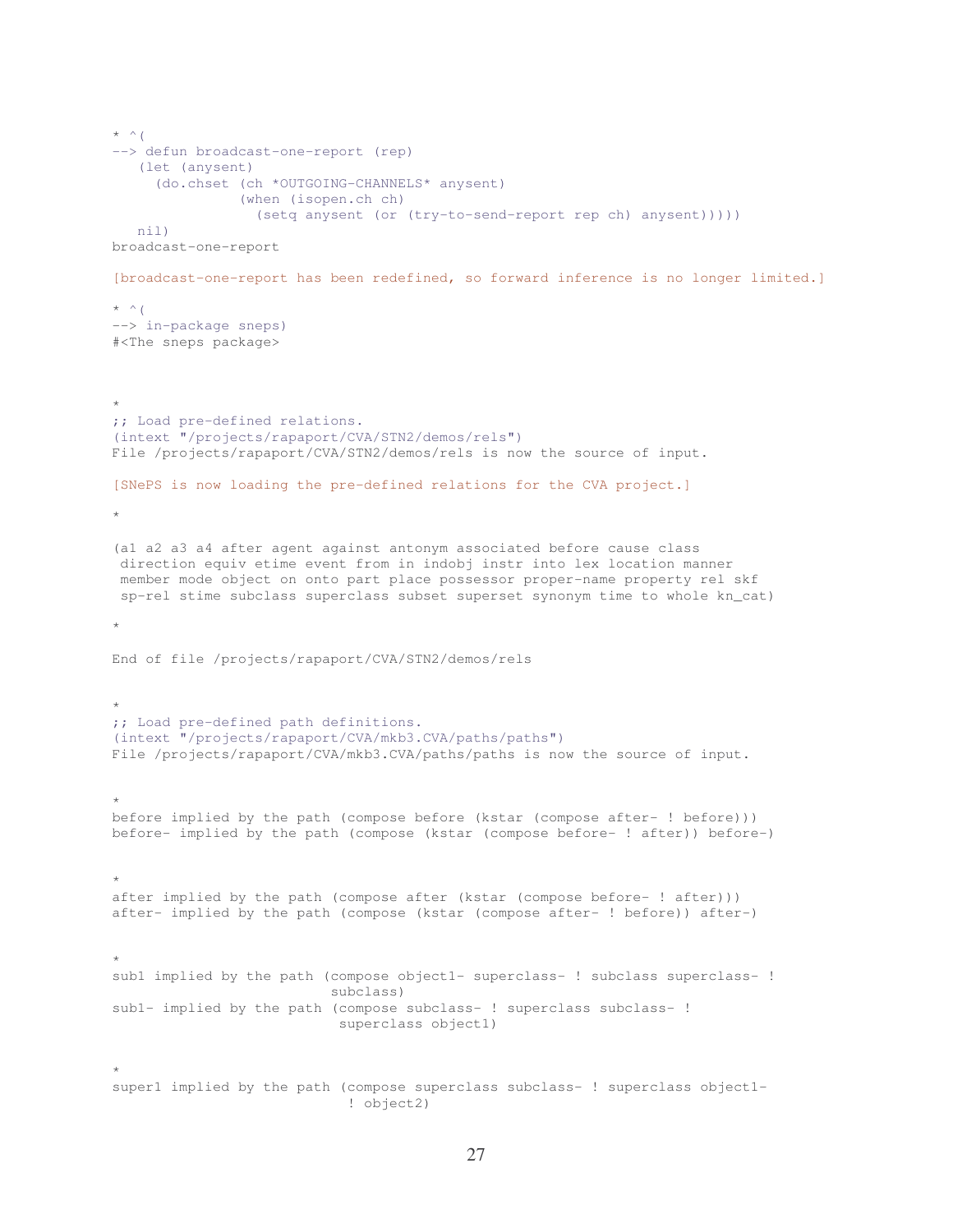```
super1- implied by the path (compose object2- ! object1 superclass- ! subclass 
                            superclass-) 
* 
superclass implied by the path (or superclass super1) 
superclass- implied by the path (or superclass- super1-) 
* 
End of file /projects/rapaport/CVA/mkb3.CVA/paths/paths 
* 
;; Define relations for the structure of various expressions. 
(define mod head) 
(mod head) 
* (define expr str adj noun)
(expr str adj noun) 
* 
;; Build frequently-used lex nodes. 
(describe (build lex "British") = lexBritish) 
* (describe (build lex "costly in lives and money") = lexCostlyLM)
* (describe (build lex "empire") = lexEmpire) 
* (describe (build lex "end of an empire") = lexEndEmpire)
* (describe (build lex "involvement") = lexInvolvement)
* (describe (build lex "political unit") = lexPolUnit) 
* (describe (build lex "Pyrrhic victory") = lexPV)
* (describe (build lex "victory") = lexVictory) 
* 
;;============================================================================== 
;; BACKGROUND KNOWLEDGE: 
;;============================================================================== 
;; Introduce various objects. 
(describe (assert object #bBritain proper-name (build lex "Great Britain"))) 
(m10! (object b1) (proper-name (m9 (lex Great Britain)))) 
(m10!) 
[SNePS has assigned Great Britain to base node b1.]
```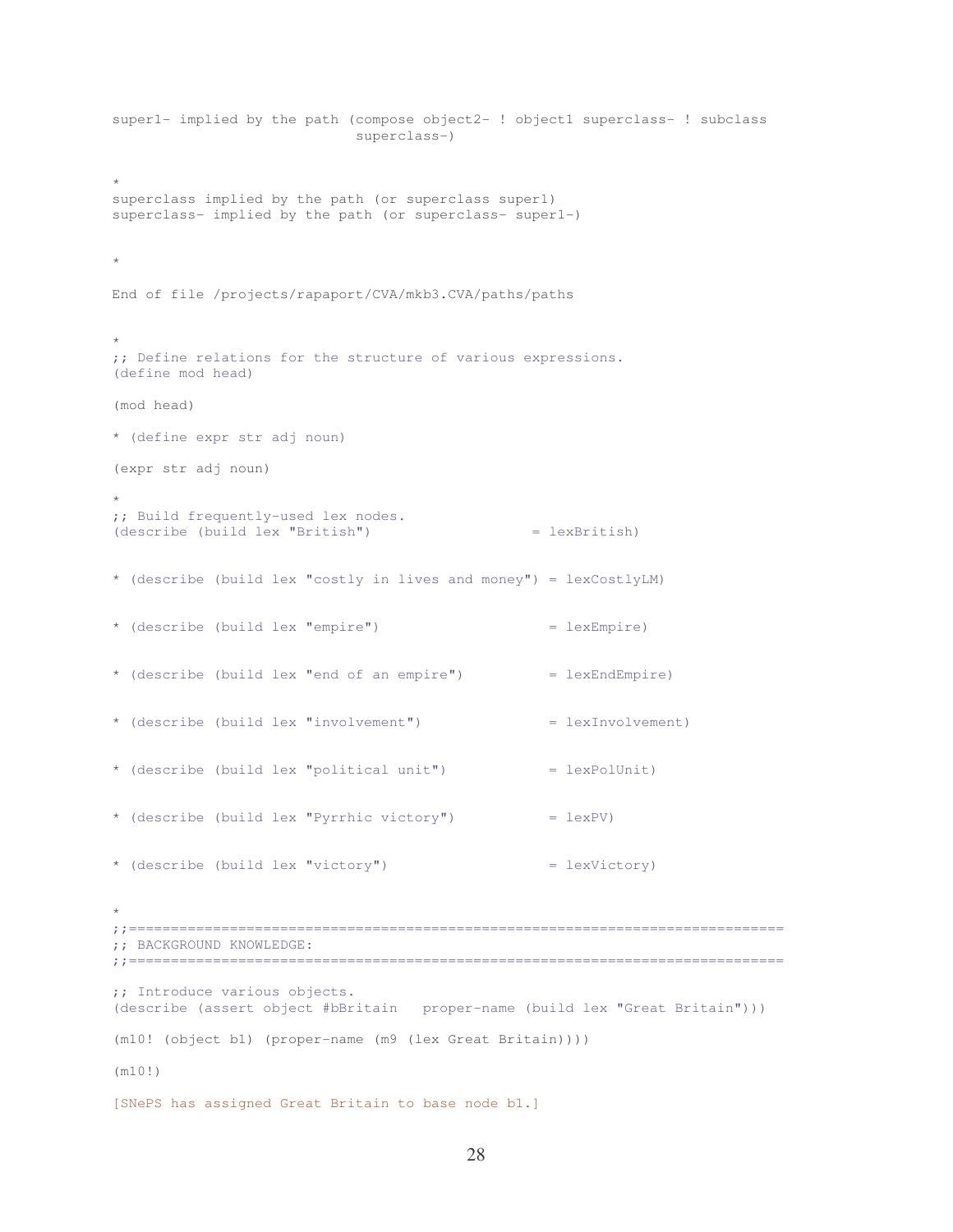```
* (describe (assert object #bTheEmpire proper-name (build lex "The Empire"))) 
(m12! (object b2) (proper-name (m11 (lex The Empire)))) 
(m12!) 
[SNePS has assigned the Empire to base node b2.] 
* (describe (assert object #bWW1 proper-name (build lex "World War I"))) 
(m14! (object b3) (proper-name (m13 (lex World War I)))) 
(m14!) 
[SNePS has assigned World War I to base node b3.] 
* 
;; There exists some advantage. 
(describe (assert member #bAdv class (build lex "advantage"))) 
(m16! (class (m15 (lex advantage))) (member b4)) 
(m16!) 
[SNePS has assigned an instance of an advantage to base node b4.] 
* 
;; There exists some involvement. 
(describe (assert member #bInv class *lexInvolvement)) 
(m17! (class (m5 (lex involvement))) (member b5)) 
(m17!) 
[SNePS has assigned an instance of an involvement to base node b5.] 
* 
;; "Great Britain" is a political unit. 
(describe (assert member *bBritain class *lexPolUnit)) 
(m18! (class (m6 (lex political unit))) (member b1)) 
(m18!) 
* 
;; "The Empire" is British. 
(describe (assert object *bTheEmpire property *lexBritish)) 
(m19! (object b2) (property (m1 (lex British)))) 
(m19!) 
* 
;; "The Empire" is an empire. 
(describe (assert object *bTheEmpire class *lexEmpire)) 
(m20! (class (m3 (lex empire))) (object b2)) 
(m20!) 
* 
;; There exists some end of the Empire.
```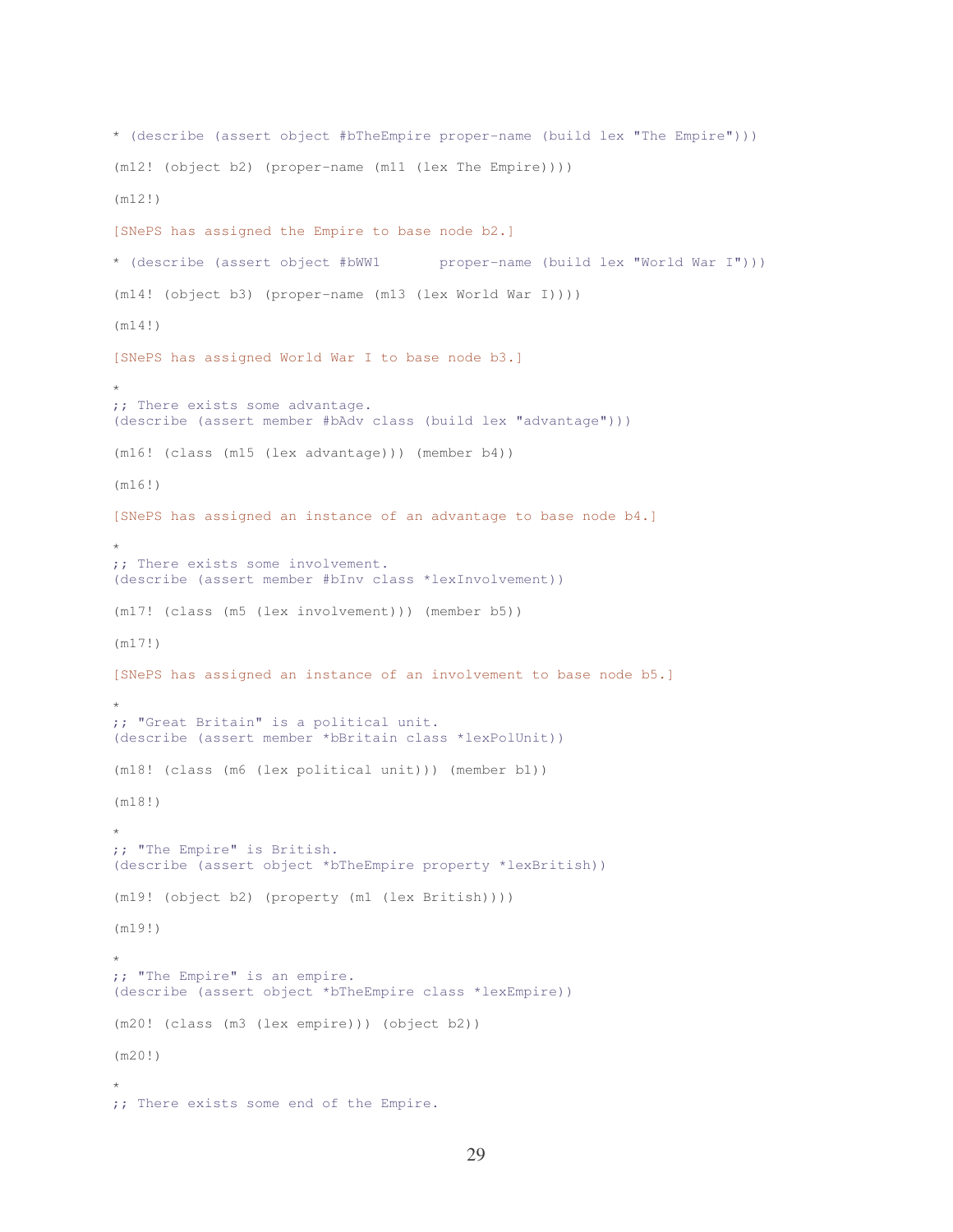```
(describe (assert member #bEnd class *lexEndEmpire)) 
(m21! (class (m4 (lex end of an empire))) (member b6)) 
(m21!) 
[SNePS has assigned an instance of an end of an empire to base node b6.] 
* (describe (assert object1 *bEnd rel (build lex "of") object2 *bTheEmpire)) 
(m23! (object1 b6) (object2 b2) (rel (m22 (lex of)))) 
(m23!) 
[Here we have created a relation between the instance above (b6) and the Empire (b2).] 
* 
;; "World War I" is a war. 
(describe (assert member *bWW1 class (build lex "war"))) 
(m25! (class (m24 (lex war))) (member b3)) 
(m25!) 
* 
;; The expression "Pyrrhic victory" consists of an adjective and a noun. 
(describe (assert expr *lexPV str (build adj (build lex "Pyrrhic") 
                                           noun *lexVictory))) 
(m28! (expr (m7 (lex Pyrrhic victory))) 
 (str (m27 (adj (m26 (lex Pyrrhic))) (noun (m8 (lex victory)))))) 
(m28!) 
* 
;;============================================================================== 
;; BACKGROUND KNOWLEDGE RULES: 
;;============================================================================== 
;; RULE: ADJ-NOUN 
;; An ADJ-NOUN where ADJ is not abnormal is a NOUN.
(describe (assert forall ($vANExpr $vAdj $vNoun) 
             ant (build expr *vANExpr str (build adj *vAdj noun *vNoun)) 
             cq (build subclass *vANExpr superclass *vNoun))) 
(m29! (forall v3 v2 v1) (ant (p2 (expr v1) (str (p1 (adj v2) (noun v3)))))
 (cq (p3 (subclass v1) (superclass v3)))) 
(m29!) 
* 
;; Desired consequent of ADJ-NOUN rule: 
;; (describe (assert subclass *lexPV superclass *lexVictory)) 
;; RULE: BRITISH-EMPIRE 
;; If an empire is British, then it is ruled by Great Britain. 
(describe (assert forall ($vBritEmp) 
             &ant ((build object *vBritEmp 
                          property *lexBritish) 
                   (build object *vBritEmp 
                          class *lexEmpire)) 
             cq (build object1 *bBritain 
                         rel (build lex "rules")
```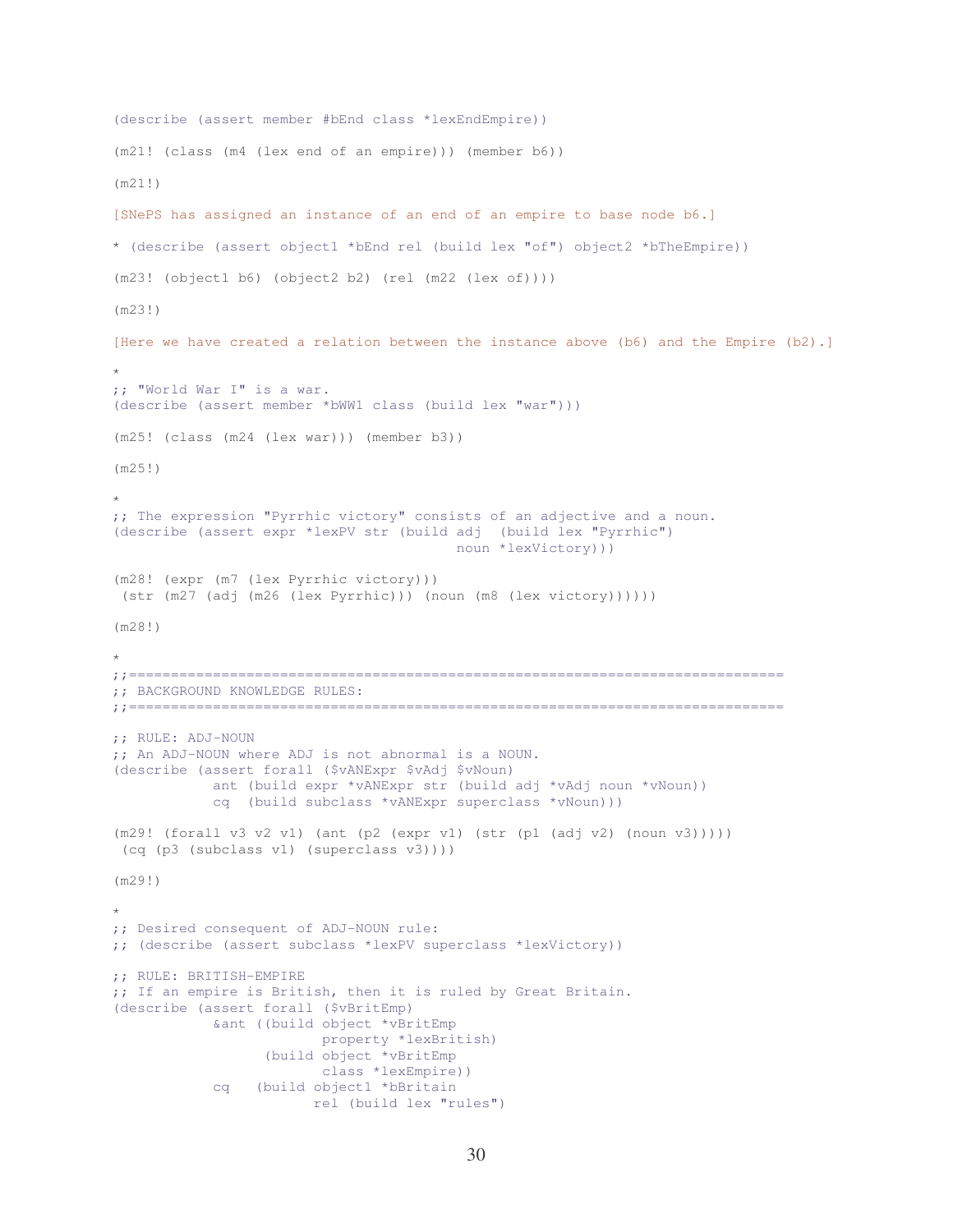```
 object2 *vBritEmp))) 
(m31! (forall v4) 
  (&ant (p5 (class (m3 (lex empire))) (object v4)) 
   (p4 (object v4) (property (m1 (lex British))))) 
  (cq (p6 (object1 b1) (object2 v4) (rel (m30 (lex rules)))))) 
(m31!) 
* 
;; Desired consequent of BRITISH-EMPIRE rule: 
;; (describe (assert object1 *bBritain rel (build lex "rules") 
;; object2 *bTheEmpire)) 
;; RULE: BRITISH-INVOLVEMENT 
;; If X is an involvment and X is British, then it is of Great Britain. 
(describe (assert forall ($vBritInv) 
             &ant ((build member *vBritInv 
                          class *lexInvolvement) 
                   (build object *vBritInv 
                          property *lexBritish)) 
             cq (build object *vBritInv 
                          rel *lexInvolvement 
                          possessor *bBritain))) 
(m32! (forall v5) 
  (&ant (p8 (object v5) (property (m1 (lex British)))) 
   (p7 (class (m5 (lex involvement))) (member v5))) 
  (cq (p9 (object v5) (possessor b1) (rel (m5))))) 
(m32!) 
* 
;; Desired consequent of BRITISH-INVOLVEMENT rule: 
;; (describe (assert object *bInv possessor *bBritain)) 
;; RULE: END-OF-EMPIRE 
;; If X contributes to the end of the empire E and the political unit P rules 
;; the empire E, then X weakens P. 
(describe (assert forall ($vContributer $vAnEnd $vPolUnit $vAnEmpire) 
             &ant ((build agent *vContributer 
                           act (build action (build lex "contributes to") 
                                      object *vAnEnd)) 
                    (build member *vAnEnd 
                          class *lexEndEmpire) 
                    (build object1 *vAnEnd 
                           rel (build lex "of") 
                           object2 *vAnEmpire) 
                    (build object1 *vPolUnit 
                           rel (build lex "rules") 
                           object2 *vAnEmpire)) 
             cq (build agent *vContributer 
                          act (build action (build lex "weakens") 
                                     object *vPolUnit)))) 
(m35! (forall v9 v8 v7 v6) 
  (&ant (p14 (object1 v8) (object2 v9) (rel (m30 (lex rules)))) 
   (p13 (object1 v7) (object2 v9) (rel (m22 (lex of)))) 
   (p12 (class (m4 (lex end of an empire))) (member v7)) 
  (p11 (act (p10 (action (m33 \text{ (lex contributes to)})) (object v7))) (agent v6)))
  (cq (p16 (act (p15 (action (m34 (lex weakens))) (object v8))) (agent v6))))
```
(m35!)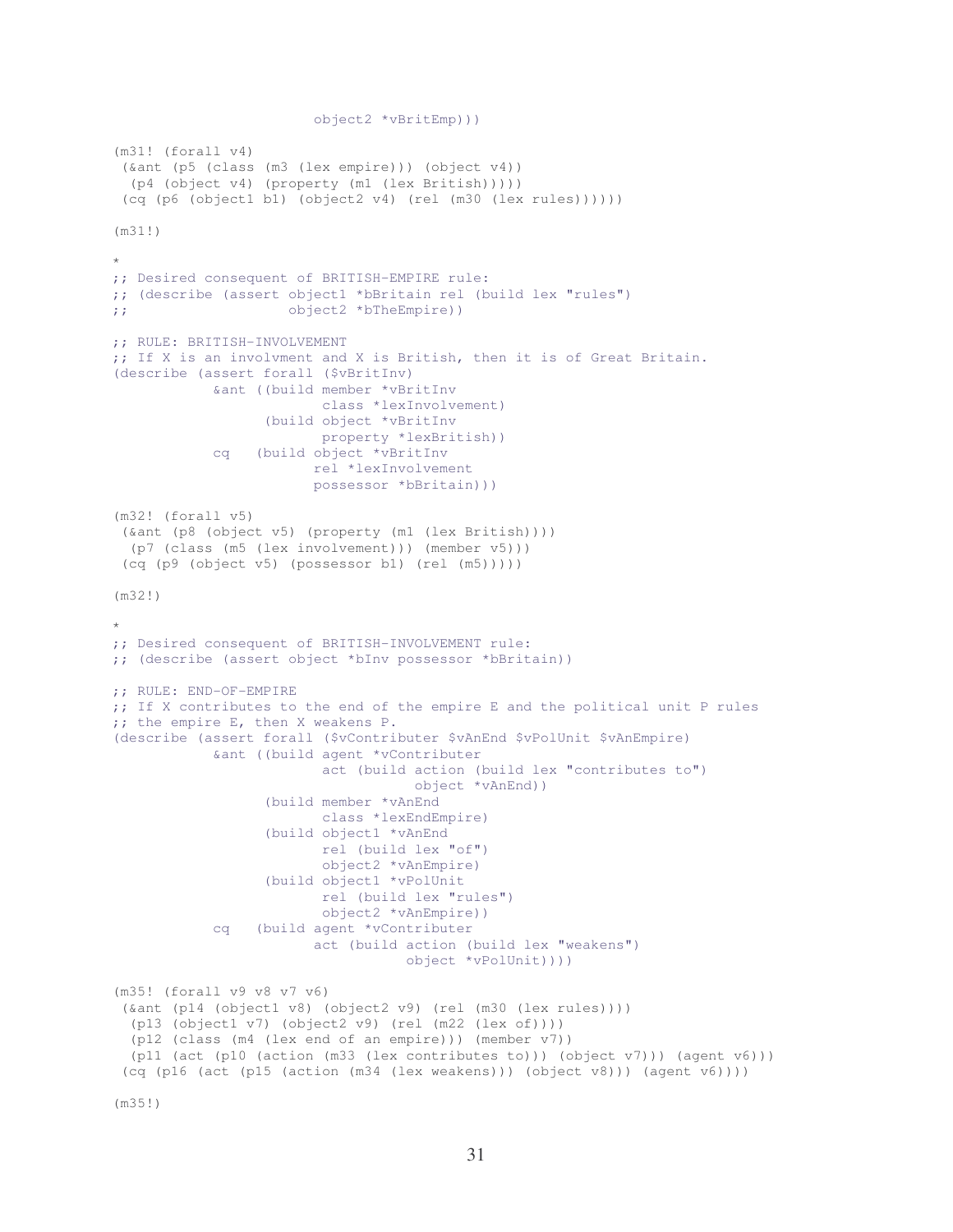```
* 
;; Desired consequent of END-OF-EMPIRE rule: 
;; (describe (assert object1 *bInv rel (build lex "weakens") 
;; object2 *bBritain)) 
;; RULE: HEAVY-LOSSES 
;; If X is an involvement, W is a war, X is in W, X is costly in lives and 
;; money, and X is possessed by Y, then Y incurs heavy losses in W.
(describe (assert forall ($vAnInv $vWar $vPossessor) 
             &ant ((build member *vAnInv 
                          class *lexInvolvement) 
                    (build member *vWar 
                          class (build lex "war")) 
                    (build object1 *vAnInv 
                          rel (build lex "in") 
                           object2 *vWar) 
                    (build object *vAnInv 
                          property *lexCostlyLM) 
                    (build object *vAnInv 
                          possessor *vPossessor)) 
             cq (build object1 *vPossessor 
                         rel (build lex "incurs heavy losses in") 
                         object2 *vWar))) 
(m38! (forall v12 v11 v10) 
  (&ant (p21 (object v10) (possessor v12)) 
   (p20 (object v10) (property (m2 (lex costly in lives and money)))) 
   (p19 (object1 v10) (object2 v11) (rel (m36 (lex in)))) 
   (p18 (class (m24 (lex war))) (member v11)) 
   (p17 (class (m5 (lex involvement))) (member v10))) 
  (cq 
   (p22 (object1 v12) (object2 v11) (rel (m37 (lex incurs heavy losses in)))))) 
(m38!) 
* 
;; Desired consequent of HEAVY-LOSSES rule: 
;; (describe (assert object1 *bBritain rel (build lex "incurs heavy losses in") 
;; object2 *bWW1)) 
;; RULE: WAR-VICTORY 
;; If X is an involvement, W is a war, X is in W, X is a victory, and X is 
;; possessed by Y, then Y is victorious in W. 
(describe (assert forall ($vAnInv $vWar $vPossessor) 
             &ant ((build member *vAnInv 
                          class *lexInvolvement) 
                    (build member *vWar 
                          class (build lex "war")) 
                    (build object1 *vAnInv 
                          rel (build lex "in") 
                           object2 *vWar) 
                    (build member *vAnInv 
                           class *lexVictory) 
                    (build object *vAnInv 
                           possessor *vPossessor)) 
             cq (build object1 *vPossessor 
                         rel (build lex "is victorious in") 
                         object2 *vWar))) 
(m40! (forall v15 v14 v13) 
  (&ant (p27 (object v13) (possessor v15)) 
   (p26 (class (m8 (lex victory))) (member v13))
```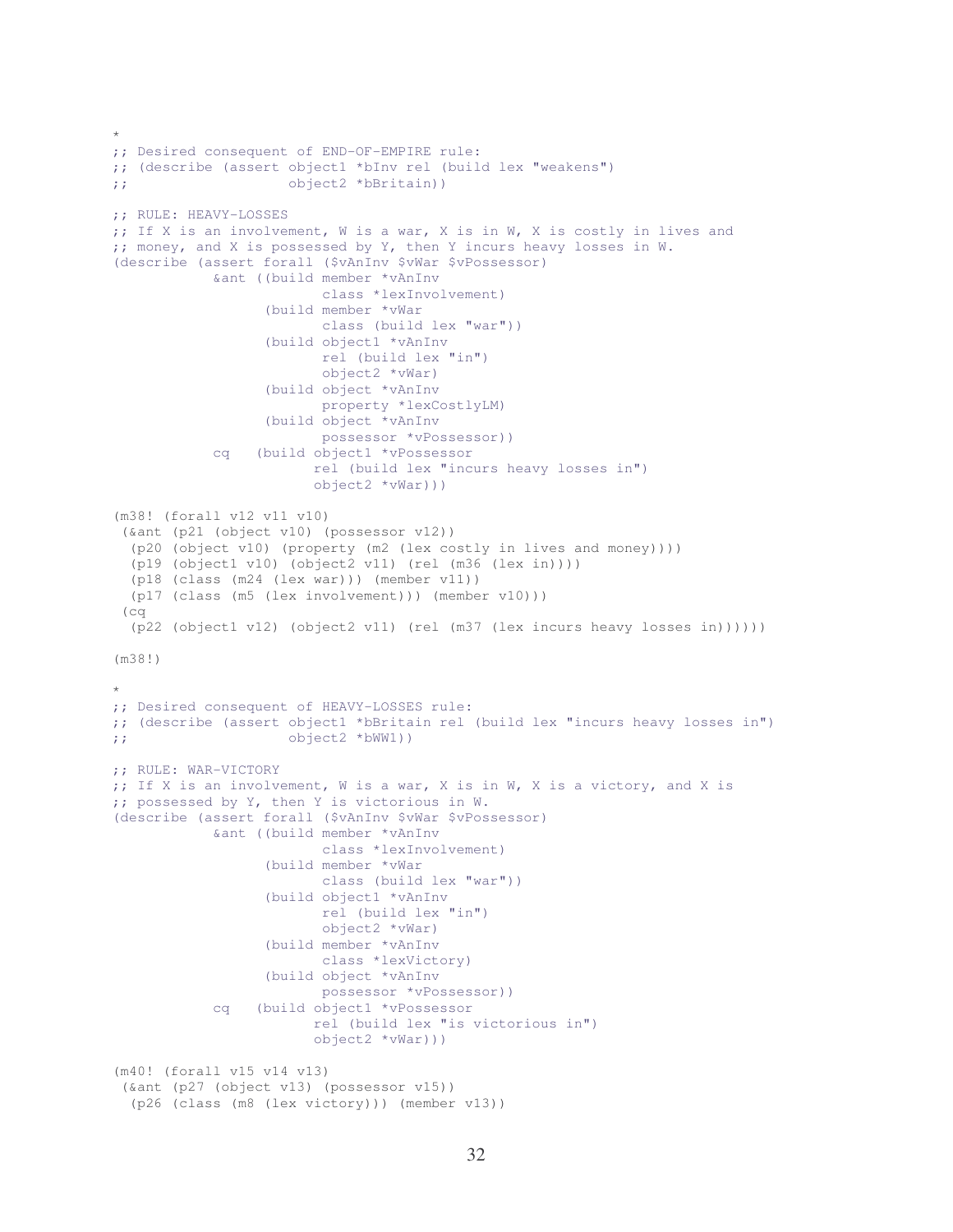```
 (p25 (object1 v13) (object2 v14) (rel (m36 (lex in)))) 
   (p24 (class (m24 (lex war))) (member v14)) 
   (p23 (class (m5 (lex involvement))) (member v13))) 
  (cq (p28 (object1 v15) (object2 v14) (rel (m39 (lex is victorious in)))))) 
(m40!) 
* 
;; Desired consequent of WAR-VICTORY rule: 
;; (describe (assert object1 *bBritain rel (build lex "is victorious in") 
;; object2 *bWW1)) 
;; RULE: MEMBER-SUPERCLASS 
;; If X is a member of the class Y, and Y is a subclass of the superclass Z, 
;; then X is a member of the class Z. 
(describe (assert forall ($vMember $vSubClass $vSuperClass) 
             &ant ((build member *vMember 
                          class *vSubClass) 
                   (build subclass *vSubClass 
                         superclass *vSuperClass)) 
             cq (build member *vMember 
                        class *vSuperClass))) 
(m41! (forall v18 v17 v16) 
  (&ant (p30 (subclass v17) (superclass v18)) (p29 (class v17) (member v16))) 
  (cq (p31 (class v18) (member v16)))) 
(m41!) 
\ddot{\phantom{0}};; Desired consequent of MEMBER-SUPERCLASS rule: 
;; (describe (assert member *bInv class *lexVictory)) 
;;============================================================================== 
;; CASSIE READS THE PASSAGE: 
;;============================================================================== 
[In this section, I used 'add' instead of 'assert' when teaching Cassie things. This 
allows SNIP to perform forward inference to generate new propositions other than the 
one that I have added.] 
;; The involvement was British. 
(describe (add object *bInv property *lexBritish)) 
(m50! (subclass (m7 (lex Pyrrhic victory))) (superclass (m8 (lex victory)))) 
(m45! (object b5) (possessor b1)) 
(m44! (object b5) (possessor b1) (rel (m5 (lex involvement)))) 
(m42! (object b5) (property (m1 (lex British)))) 
(m28! (expr (m7)) (str (m27 (adj (m26 (lex Pyrrhic))) (noun (m8))))) 
(m25! (class (m24 (lex war))) (member b3)) 
(m21! (class (m4 (lex end of an empire))) (member b6)) 
(m18! (class (m6 (lex political unit))) (member b1)) 
(m17! (class (m5)) (member b5)) 
(m16! (class (m15 (lex advantage))) (member b4)) 
(m50! m45! m44! m42! m28! m25! m21! m18! m17! m16!)
[Here SNIP is asked for the first time to 'add' new propositions, so the list is 
rather long, however many propositions listed were already added to Cassie's 
knowledge. The ADJ-NOUN rule fires first, creating m50, and m44 is created by the
```

```
33
```
BRITISH-INVOLVEMENT rule.]

\*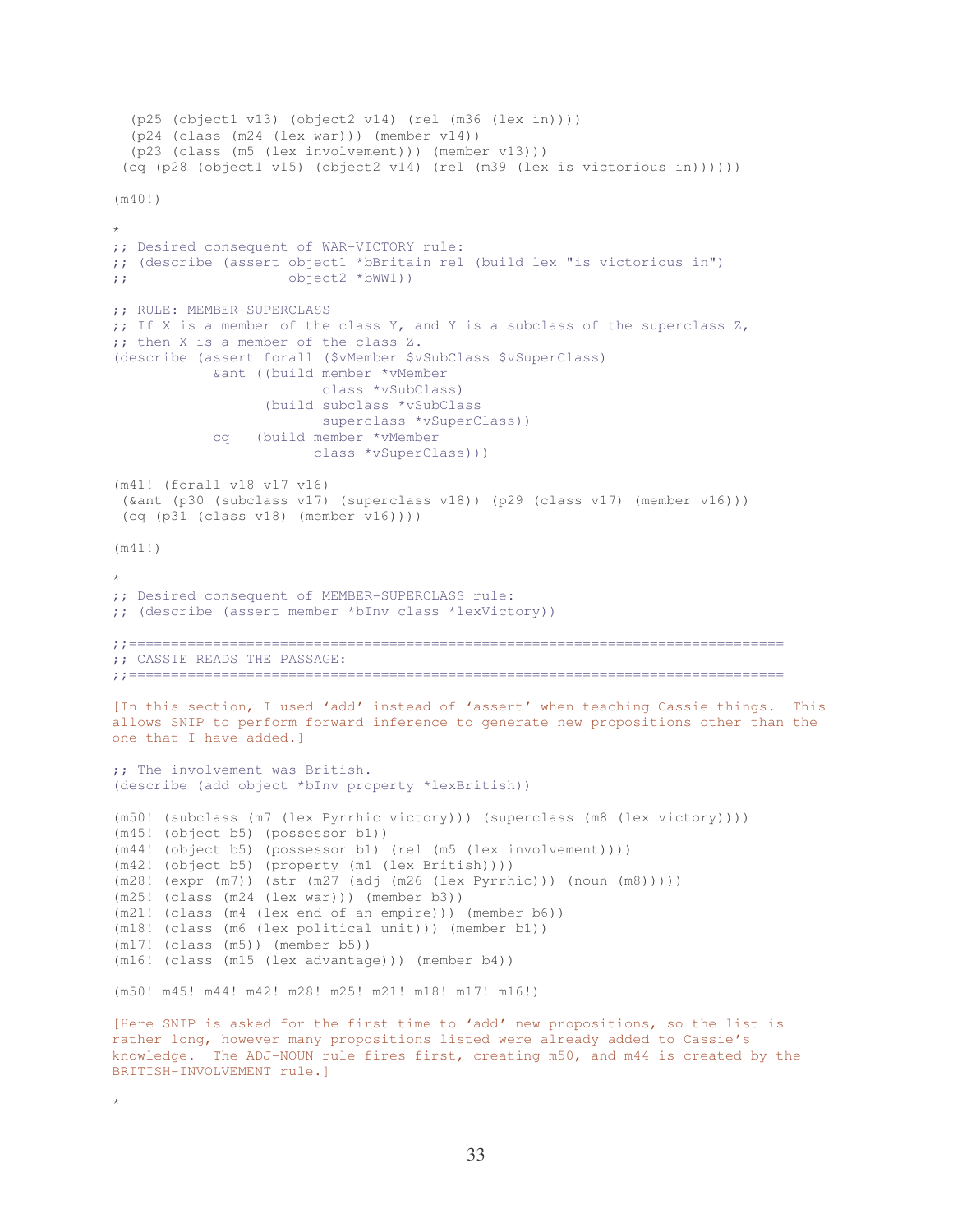```
;; The involvement was in World War I. 
(describe (add object1 *bInv rel (build lex "in") object2 *bWW1)) 
(m51! (object1 b5) (object2 b3) (rel (m36 (lex in)))) 
(m51!) 
* 
;; The involvement was unnecessary. 
(describe (add object *bInv property (build lex "unnecessary"))) 
(m53! (object b5) (property (m52 (lex unnecessary)))) 
(m53!) 
* 
;; The involvement was costly in lives and money. 
(describe (add object *bInv property *lexCostlyLM))
(m54! (object1 b1) (object2 b3) (rel (m37 (lex incurs heavy losses in)))) 
(m46! (object b5) (property (m2 (lex costly in lives and money)))) 
(m54! m46!) 
[SNIP is able to create m54 through the HEAVY-LOSSES rule after m46 is added to the 
knowledge base.] 
* 
;; The advantage was gained from the involvement.
(describe (add object1 *bAdv 
             rel (build lex "gained from") 
             object2 *bInv)) 
(m56! (object1 b4) (object2 b5) (rel (m55 (lex gained from)))) 
(m56!) 
* 
;; The involvement was more costly ... than the advantage (gained from it). 
(describe (add object1 *bInv 
             rel (build mod (build lex "more") head *lexCostlyLM) 
             object2 *bAdv)) 
(m59! (object1 b5) (object2 b4) 
 (rel (m58 (head (m2 (lex costly in lives and money))) (mod (m57 (lex more)))))) 
(m59!) 
* 
;; The involvement was a Pyrrhic victory... 
(describe (add member *bInv class *lexPV)) 
(m61! (object1 b1) (object2 b3) (rel (m39 (lex is victorious in)))) 
(m60! (class (m7 (lex Pyrrhic victory))) (member b5)) 
(m47! (class (m8 (lex victory))) (member b5)) 
(m61! m60! m47!) 
[SNIP adds both m61 (through the WAR-VICTORY rule) and m47 (through the MEMBER-
SUPERCLASS rule) after m60 is added to the knowledge base. 
* 
;; ... that contributed to the end of the Empire.
```